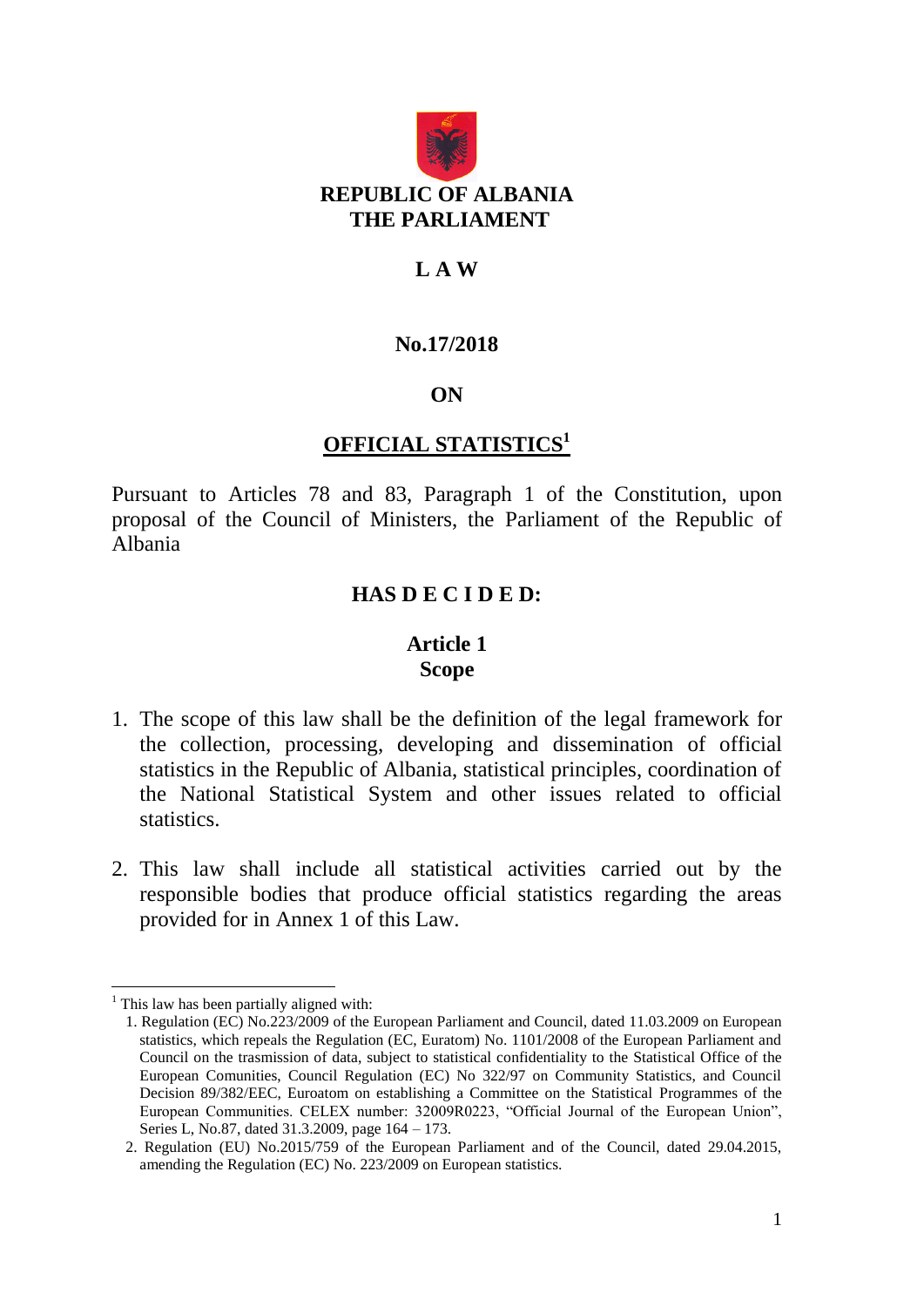#### **Article 2 Definitions and abbreviations**

- 1. For the purpose of this law, the following terms shall have the following meanings:
	- a) "Statistics" shall mean quantitative and qualitative, aggregated and representative information characterising a collective phenomenon in a given population.
	- b) "Official statistics" shall mean the quantitative and representative information on the economic, social, and environmental situation in Albania, produced by INSTAT and statistical agencies within the framework of the official statistics program.
	- c) "Producers of official statistics", INSTAT, Bank of Albania and other public authorities, authorized to produce and publish official statistics, according to the official statistics program, regarding the fields defined in Annex 1 of this law.
	- ç) "National Statistical System" shall be composed of the official statistics producers, operating within the Republic of Albania in collecting, processing and publishing official statistics according to the official statistics program.
	- d) "Coordination of the National Statistical System" shall mean the synchronization and integration of methods, classifications, definitions and other concepts adopted internationally through the official statistics procedures, to ensure the qualitative and successful implementation of the program of official statistics.
	- dh) "Program of official statistics" shall mean the program of official statistics, approved by the Parliament of the Republic of Albania.
		- e) "Population" shall mean the set of statistical units.
		- ë) "Statistical unit" shall mean the institution, the natural or legal person, family or the economic unit which, as per this law is obligated to provide data to authorized official statistics producers according to the official statistics program.
		- f) "Production of statistics" shall mean all the necessary activities for the preparation, collection, storage, processing, compilation, analysis, interpretation and dissemination of the statistical data.
		- g) "Dissemination" shall mean making available official statistics to users, regardless of the form and means used, by ensuring the protection of confidential data.
		- gj) "Statistical agency" shall mean the public authority, other than the Institute of Statistics, authorized according to the official statistics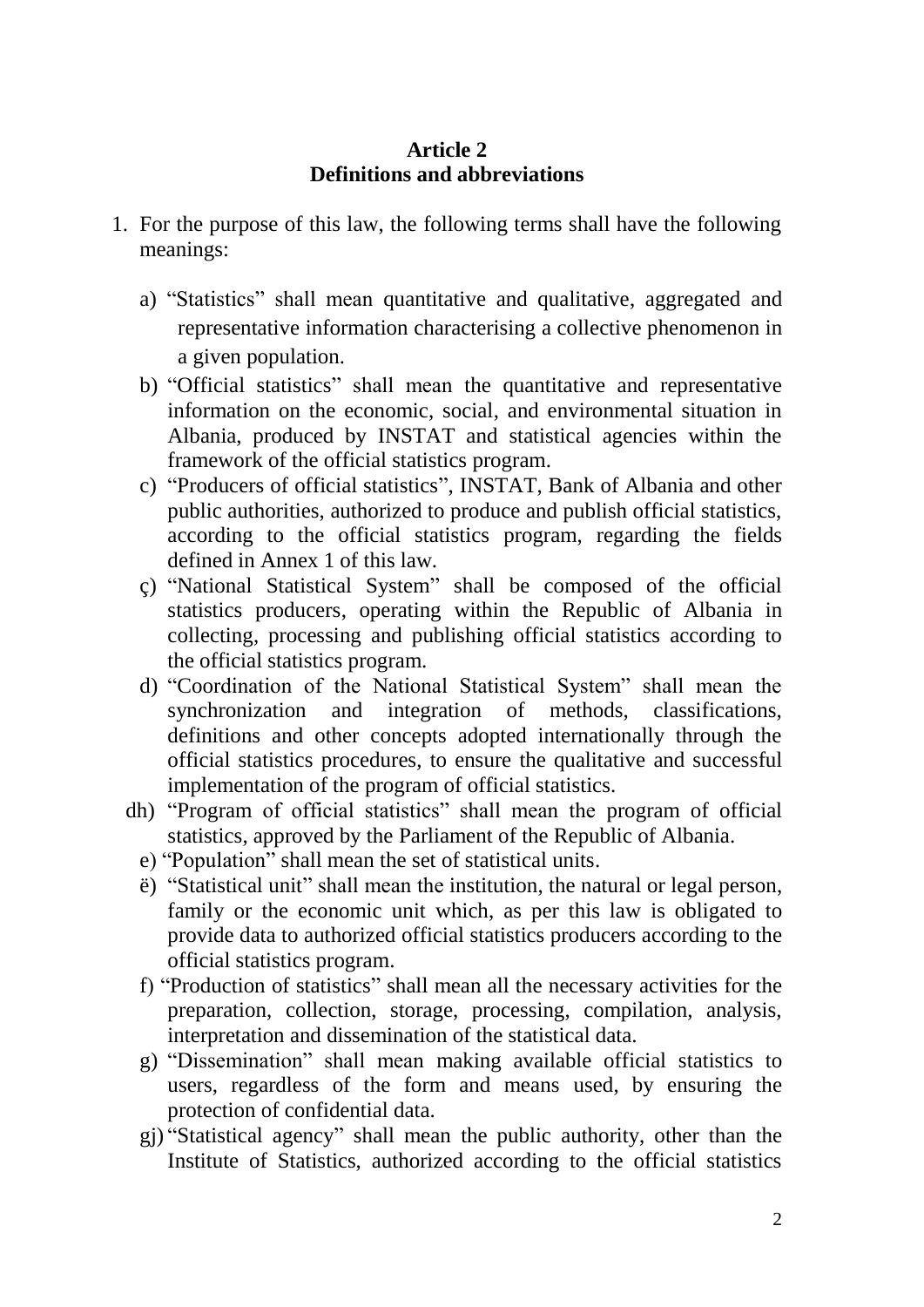program for the production of official statistics.

- h) "Other statistical activities", shall comprise any statistical activity not included in the official statistics programs.
- i) "Confidential data" shall mean data that allow the direct or indirect identification of statistical units, thus disclosing individual information.
- j) "Statistical survey" shall mean the collection of a given population's characteristics through sampling, to assess its characteristics, based on statistical methodology.
- k) "Census" shall mean the survey of each statistical unit in the Republic of Albania at a given time, which is obligated to respond as per the law.
- l) "Administrative data" shall mean data collected from or on behalf of central and local institutions, for administrative purposes, in accordance with and pursuant to the legal and sub-legal acts, regulating their activity.
- ll) "Metadata" shall mean data and any other documentation describing statistical data and processes in a standardized manner, providing information on data source, methodology, definitions, classifications and quality.
- m) "Statistical registers" shall mean databases collected by statistical units used solely for statistical purposes.
- n) "Statistical activity" shall mean any activity regulated by this law, the program of official statistics or special laws regulating censuses.
- 2. In this law:
	- a) "INSTAT" shall mean the Institute of Statistics;
	- b) "Program" shall mean the program of official statistics.
	- c) "STC" shall mean the Statistical Training Center.

# **Article 3**

#### **Censuses**

The program shall include any census, which shall be conducted in accordance with a special law.

#### **Article 4 Principles of official statistics**

In order to ensure the official statistics quality and their reliability in the public eye, the official statistics procedures are guided by the principles of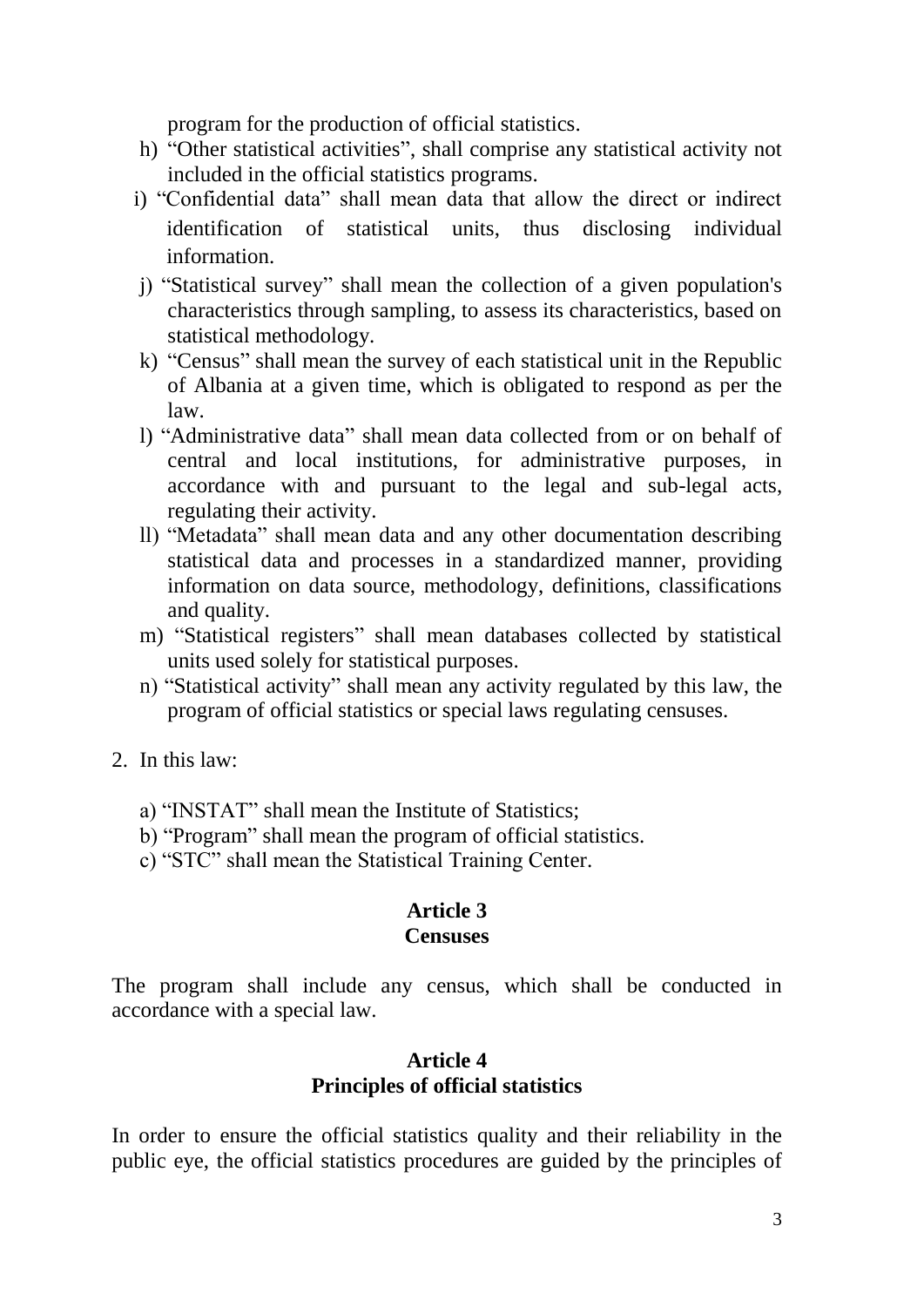the European Statistics Code of Practice. The program design and implementation shall be guided by the following principles:

- a) "Professional independence" which shall mean that statistics shall be developed, produced and independently disseminated, particularly with regard to the selection of techniques, definitions, methodologies and data sources, timing and form of dissemination, without the pressure of political groups, interest groups or state authorities.
- b) "Impartiality", which shall mean that statistics shall be neutrally developed, produced and disseminated, and all users are treated equitably.
- c) "Objectivity", which shall mean that statistics shall be systematically, reliably and impartially developed, produced and disseminated; which implies the observance of professional and ethical standards, and that the policies and practices followed are transparent to users and the interviewed statistical units.
- ç) "Reliability", which shall mean that statistics shall measure as faifully, accurately and consistently as possible the reality that they are designed to represent. It implies that scientific criteria are used for the selection of resources, methods and procedures.
- d) "Statistical confidentiality", which shall mean the protection of data related to single statistical units, directly or indirectly obtained for statistical purposes from administrative or other sources. It implies the prevention of use of data collected for non-statistical purposes and their unlawful disclosure.
- dh) "Cost effectiveness", which shall mean that the cost of statistics' production should be in proportion to the importance of requested results and profits, that resources shall be optimally used and the response burden shall be minimal. The requested information shall be available for extraction whenever possible from the available data or resources.

#### **Article 5 Statistical quality**

To ensure the quality of production, official statistics shall be developed, produced, and disseminated guided by the unified standards and harmonized methodologies by following these quality principles:

- a) "Relevance", which shall refer to the degree to which statistics meet the current and potential needs of users.
- b) "Accuracy", which shall refer to the closeness of estimates to the unknown real values.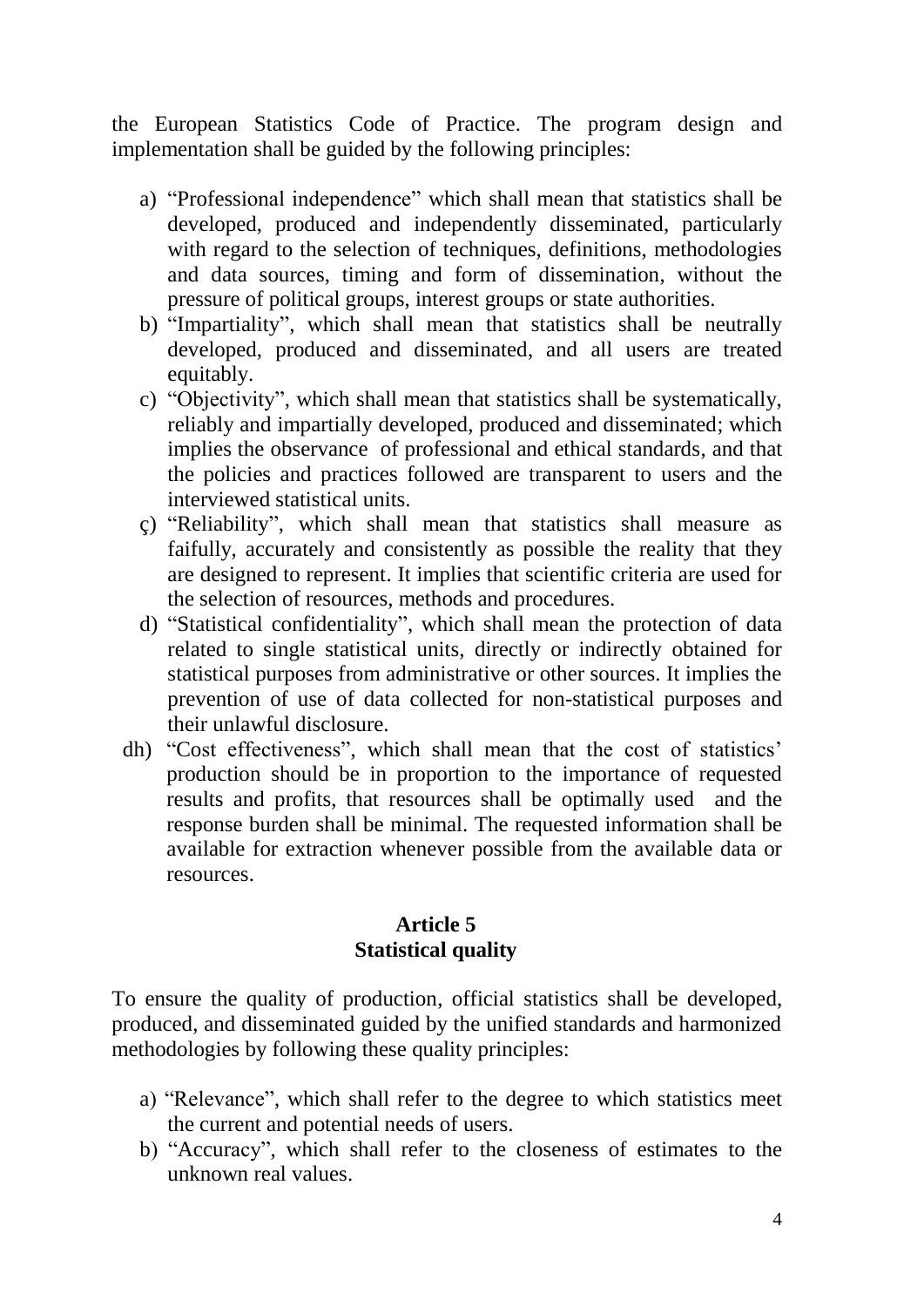- c) "Timeliness", which shall refer to the period between the availability of the information and the event or phenomena it describes.
- ç) "Punctuality", which shall refer to the delay between the statistics dissemination date and the date by which these statistics should have been delivered.
- d)"Accessibility" and "Clarity", which shall refer to the conditions and forms by which users can obtain, use and interpret data.
- dh) "Comparability", which shall refer to the measurement of the impact of differences in applied statistical concepts, measurement instruments and procedures, where statistics are compared between geographical regions, sectorial domains fields or period of time.
	- e) "Coherence", which shall refer to the adequacy of the data, to be reliably combined in various ways and for numerous multiple uses.
	- ë) "Affiliation", which shall mean that data collection shall be limited to what is necessary to achieve the requested result.
	- f) "Transparency", which shall be the right of respondents to have information on the legal basis, the purpose for which the data is required and the protective measures adopted.

#### **Article6 Publication of official statistical data**

- 1. Official statistics shall provide quantitative, representative and reliable data to the general public; Parliament; Council of Ministers; other public authorities; economic, business and social organizations; research and academic institutions; media, at the local, national and international level. They shall reflect the reality and shall be impartially disseminated.
- 2. The necessary data to assess the quality of the official statistics, and particularly the methods used for producing statistics and the applied principles shall be made available to the public.
- 3. The state authorities and other groups mentioned in Article 4, Letter "a" shall observe the principles and criteria set forth by Articles 4 and 5 of this Law and are not allowed to exert influence on the staff of official statistics producers while performing their duties.

# **Article 7 Official statistics program**

1. The program shall determine the strategy for the development of official statistics and the National Statistical System for a five year period, aiming to meet user requirements for qualitative statistics.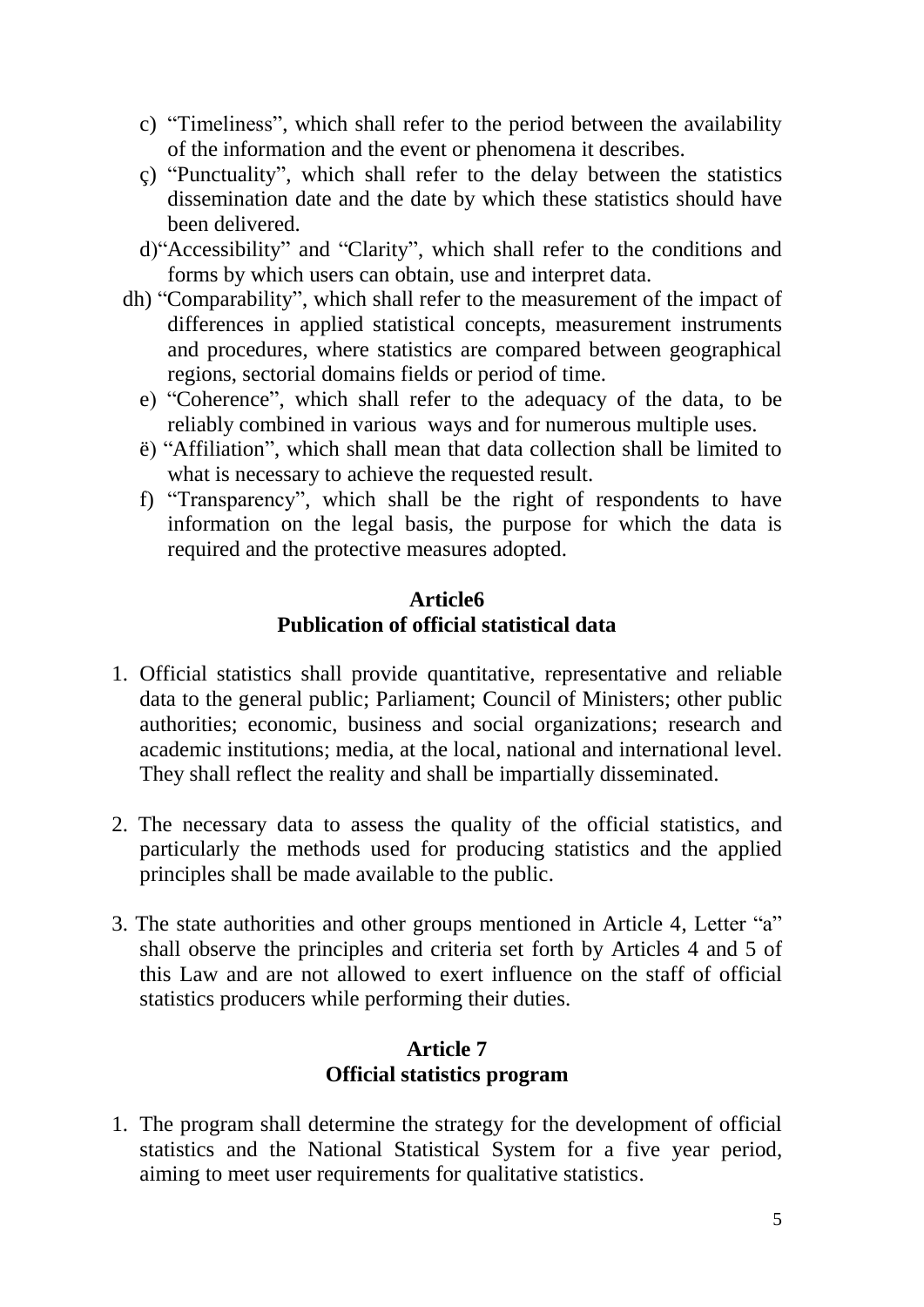- 2. The program shall be prepared by INSTAT, in cooperation with the statistical agencies, taking into account the Council of Statistics opinions, and shall be submitted to the Council of Ministers for proposal to the Parliament.
- 3. The statistical agencies shall forward to INSTAT the relevant proposals and viewpoints within their field of competence no later than 31 March of the preceding year of the year in which the program enters into force.
- 4. The Parliament shall approve the program by a special law, upon the proposal of the Council of Ministers, which shall cover the period of five calendar years and shall be published in the Official Journal.

#### **Article8 Content of the program**

- 1. The program shall contain the statistical activities, serving to the implementation of the strategy and priorities according to Article 7, Paragraph 1 of this law.
- 2. The program shall include at least:
	- a) description of the development objectives of official statistics;
	- b) description of the main statistical activities for each field according to Annex 1 of this Law, frequency and level of compliance with international standards;
	- c) the institutions responsible for providing administrative data, as well as the institutions responsible for the production and dissemination of official statistics;
	- ç) analysis of financial and human resources needed to carry out the activities;
	- d) risk analysis and expected problems.

# **Article9 Annual plan**

- 1. The annual plan shall serve to implement the program and shall expand over one calendar year.
- 2. The annual plan shall be prepared according to a format determined by INSTAT in cooperation with statistical agencies.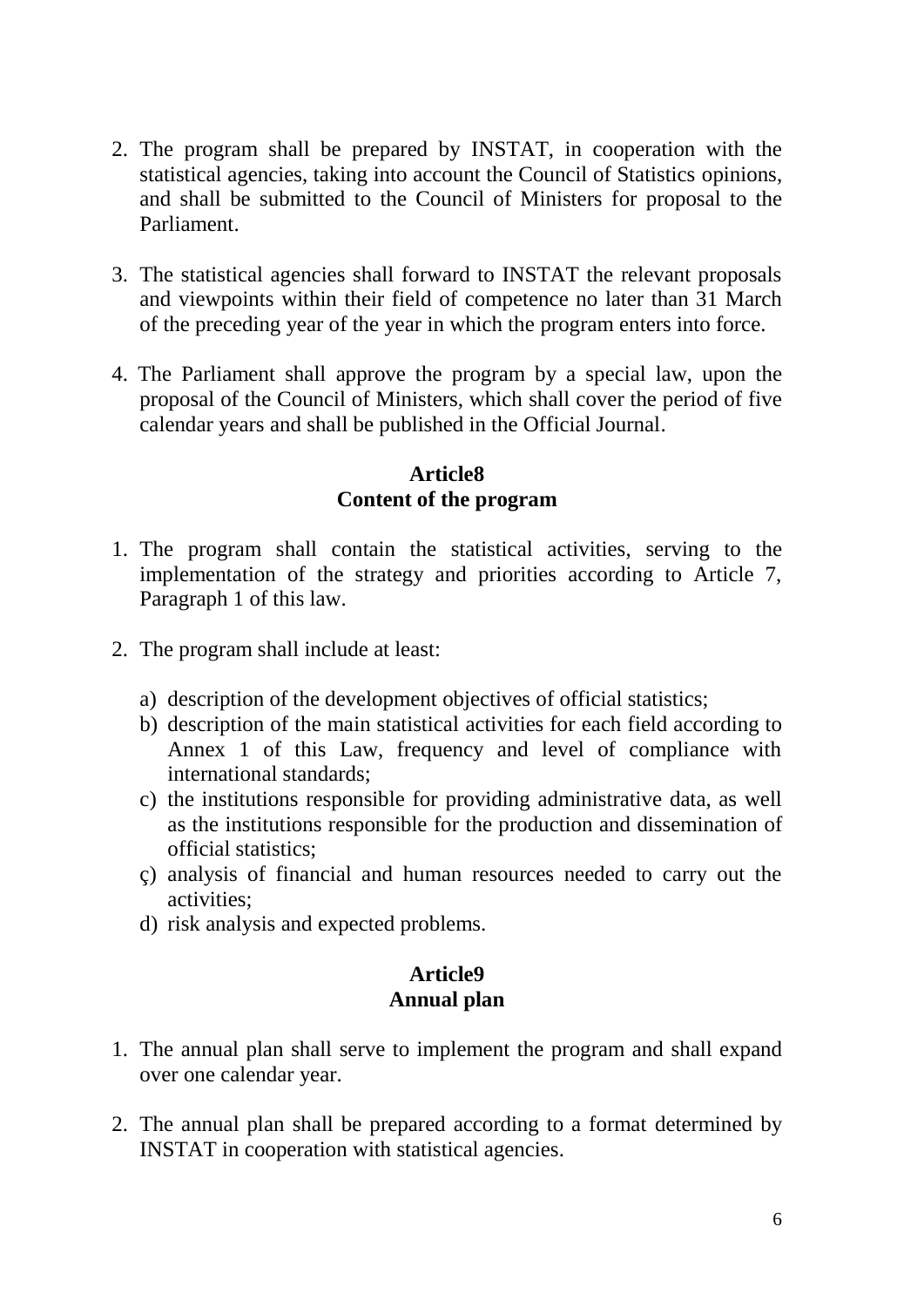- 3. The statistical agencies shall submit to INSTAT the proposals for the drafting of the annual plan, according to their field of competencies no later than 31 March of the year preceding the calendar year included in the annual plan.
- 4. The draft annual plan of statistics, after having been presented and having obtained the opinion of the Statistical Council, shall be approved by INSTAT, and shall be forwarded to the Council of Ministers, aiming at fulfilling the legal obligations regarding the production of statistics and; it shall be later submitted for approval to the Albanian Parliament.
- 5. The annual plan shall be approved by the Albanian Parliament within one month from the date of its submission by the Council of Ministers and shall be published in the Official Journal.

# **Article10 Content of the annual plan**

- 1. The annual plan shall contain:
	- a) the list of statistical activities to be carried out according to the statistical fields provided for in Annex 1 of this Law and the time frames for these activities;
	- b) the list of institutions responsible for providing information and other statistical sources;
	- c) the list of institutions producing official statistics;
	- ç) risk analysis and expected issues;
	- d) statistics registers that shall be established, developed or maintained.
- 2. The annual plan may also include initiatives for reviewing priorities, indicators, to be included in the program, and reducing the burden for both statistical units and official statistics producers.

#### **Article 11 National Statistical System**

- 1. The National Statistical System shall consist of the following official statistics producers:
	- a) Institute of Statistics and its subordinate regional statistical offices;
	- b) Bank of Albania;
	- c) Other public authorities determined under the official statistics production program.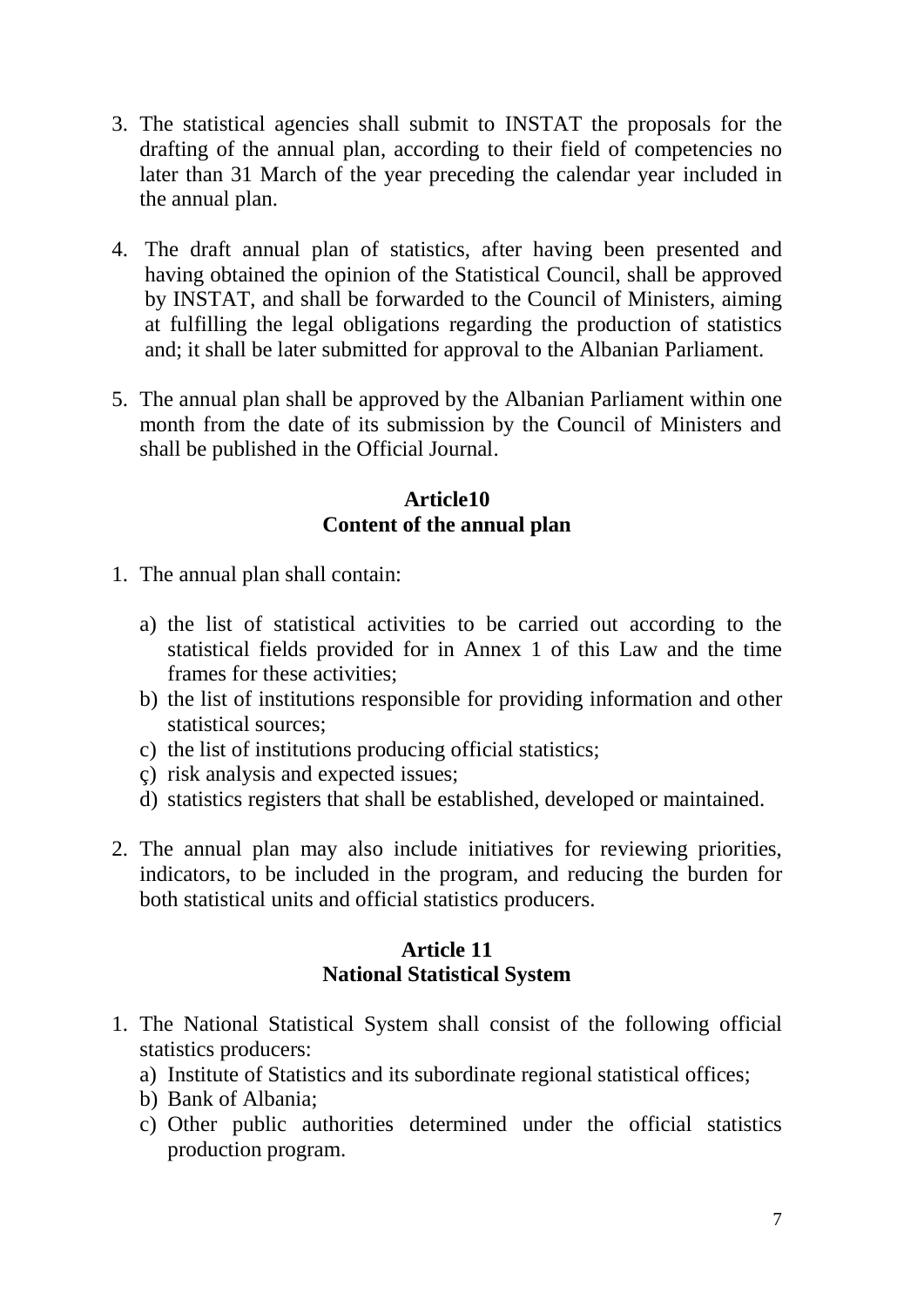- 2. Statistical agencies shall develop, produce and disseminate official statistics, according to their fields of competences provided for in the legislation on their organization and functioning, as well as in accordance with the principles of official statistics, as set forth by this Law.
- 3. The National Statistical System shall be represented by the INSTAT General Director .

#### **Article 12 National Statistical System Coordination**

- 1. The National Statistical System shall be coordinated by INSTAT to ensure that all official statistics producers observe the standards, concepts, definitions, classifications and statistical methodologies adopted by the United Nations and Eurostat, wherever possible.
- 2. INSTAT shall be responsible for the coordination of the National Statistical System regarding all activities for the development, production and dissemination of official statistics in the country.
- 3. The coordinating responsibility of INSTAT shall extend to all official statistics producers responsible for the development, production and dissemination of official statistics according to the program.
- 4. INSTAT shall be responsible for the coordination of the statistical programming and reporting, monitoring quality, methodologies, data transmission and communication on the activities of the National Statistical System in the entire country.

#### **Article13 INSTAT coordinating activity**

- 1. The coordinating activity for the National Statistical System by INSTAT shall include:
	- a) cooperating with official statistics producers in designing and implementing the program;
	- b) ensuring the uniformity of methodology used during statistical surveys;
	- c) providing technical support to ensure the statistical activities compliance with international standards;
	- ç) participating in the establishment and development processes of administrative data systems, to be used for statistical purposes;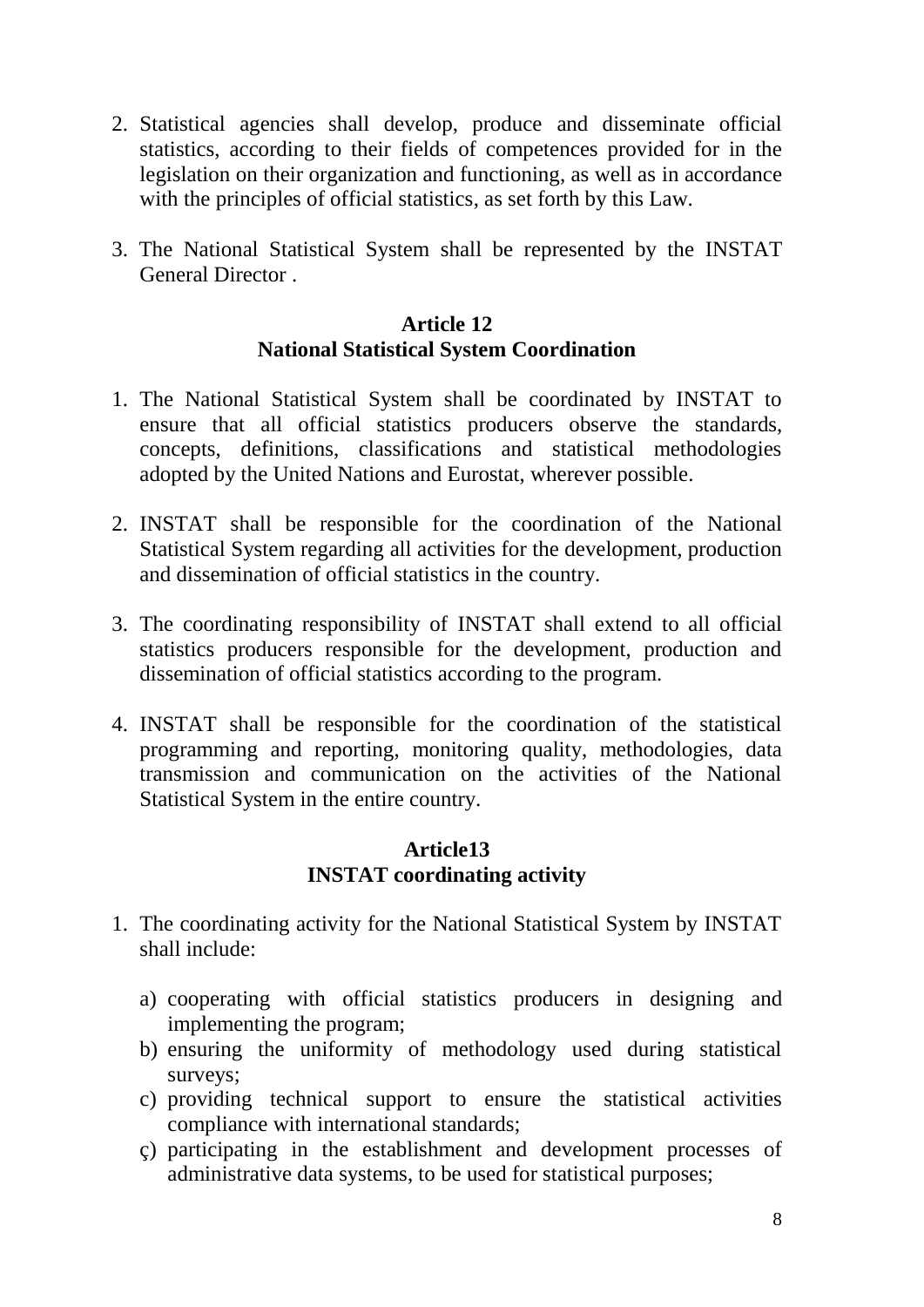- d) representing the National Statistical System in the European Statistical System and international organizations and to maintain relations with other countries' national statistics institutes.
- 2. In order to coordinate the National Statistical System, as per Article 12 of this Law, INSTAT should:
	- a) request the statistical agencies to submit reports and information on the progress of the tasks assigned in the program every 4 months;
	- b) monitor the procedures for the production and dissemination of official statistics, adapted by any statistical agency and any central or local institution:
	- c) give opinion on any statistical survey prior to its start, to ensure the observance of the official statistics principles and statistical quality criteria under Articles 4 and 5 of this Law;
	- ç) prepare a five year draft program and annual plan for its implementation;
	- d) submit to the Albanian Parliament within April of the following year, the annual report on its activity, which should include the functioning of the National Statistical System, the implementation of the Official Statistics Program and the Annual Plan implementation;
	- dh) organize and chair large scale advisory meetings, every 6 months, with the heads of structures that monitor the production of official statistics in statistical agencies, related to their professional interests, and organize once a year meetings on the realization of the program, issues and actions necessary to achieve its improvement;
	- e) publish on the website, no later than 20 December, a detailed calendar of dates on which official statistics produced by the National Statistics System will be disseminated for the following year;
	- ë) draft, negotiate and sign memoranda of understanding with all statistical agencies and holders of administrative data covering work arrangements and obligations of parties for the dissemination of official statistics according to the program;
	- f) set the professional skills criteria for employee candidates of structures within their competence, dealing with the production of official statistics upon the request of statistical agencies,;
	- g) establish special units within the organizational structure of the institution, to support the General Director for the purpose of coordinating the National Statistical System and the statistical quality that this system produces;
	- gj) direct and administer the Statistical Training Center.

# **Article14**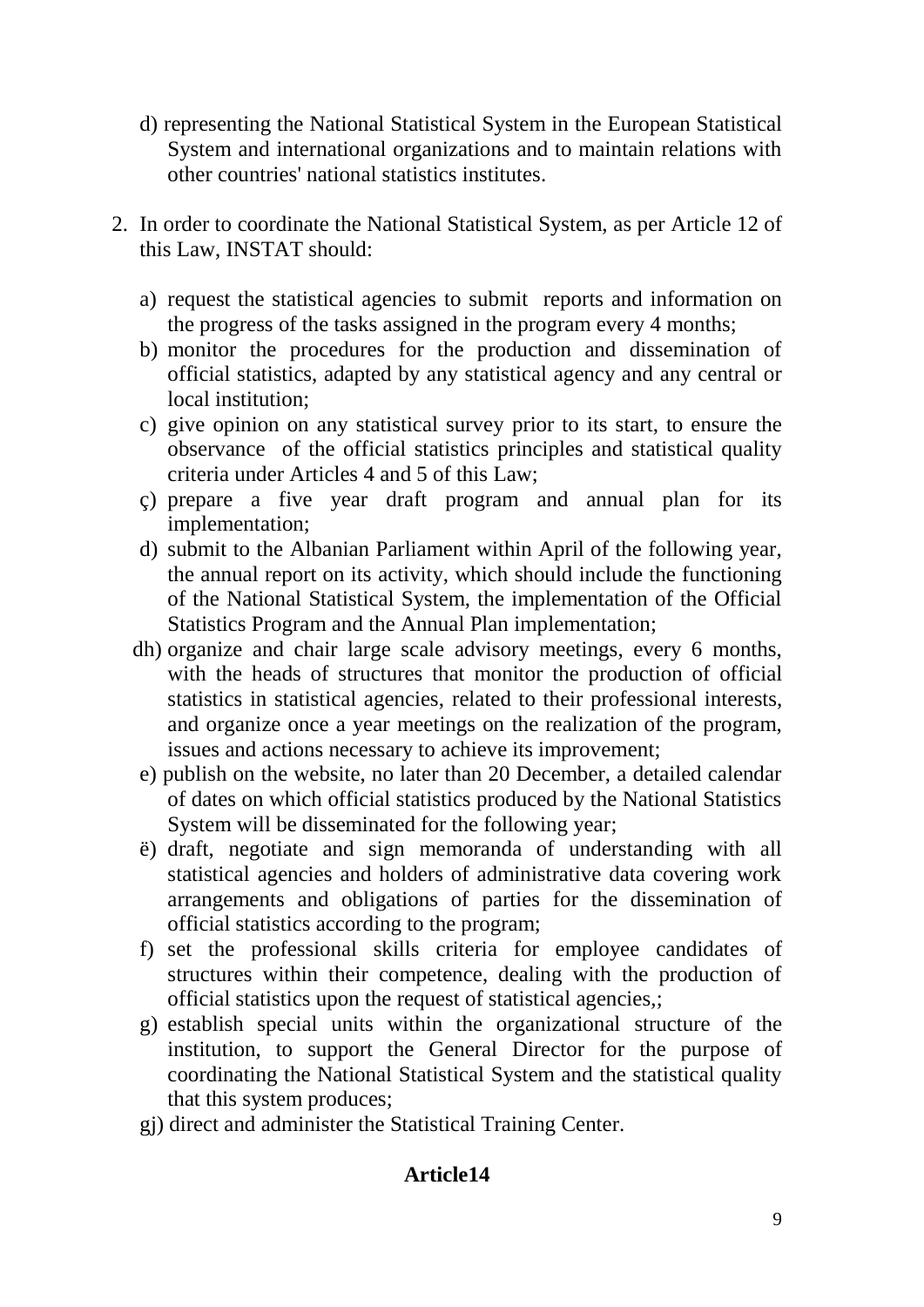#### **Institute of Statistics(INSTAT)**

- 1. INSTAT is the main producer of official statistics in the Republic of Albania. Its mission is to provide transparent, neutral and timely statistics that help the users to judge the development and transformation processes in economic and social areas within the country.
- 2. INSTAT shall be responsible for:
	- a) presenting the draft program to the Statistical Council and Council of Minister, which shall forwarded by the latter for proposal to the Parliament;
	- b) ensuring the implementation of the program;
	- c) ensuring that statistics in the program are developed, produced and disseminated according to the principles set in this law;
	- ç) ensuring that data required for the program are collected, processed, disseminated and stored by observing the best professional practice, including scientific principles and professional ethics;
	- d) providing professional assistance for the correct interpretation of official statistics and promoting the role and understanding of statistics in Albania;
	- dh) ensuring that official statistics be made available on an impartial basis to all interested users;
	- e) determining all statistical definitions, classifications and nomenclatures in official statistics, in compliance with international concepts and classifications, whenever possible;
	- ë) updating information on all relations between Albanian statistical agencies and international agencies on issues related to the current or prospective Albanian official statistics, and guiding Albanian statistical representation in those relations, when requested and in cases the implications affect a series of Albanian statistical agencies;
	- f) establishing, maintaining and updating any statistical register;
	- g) conducting or contributing to analysis and scientific research activities, to which official statistics are a significant input;
	- gj) conducting any other activity to fulfill its responsibilities and tasks, as set forth under this law.

#### **Article15 INSTAT Status and funding**

1. INSTAT shall be a public, independent legal person.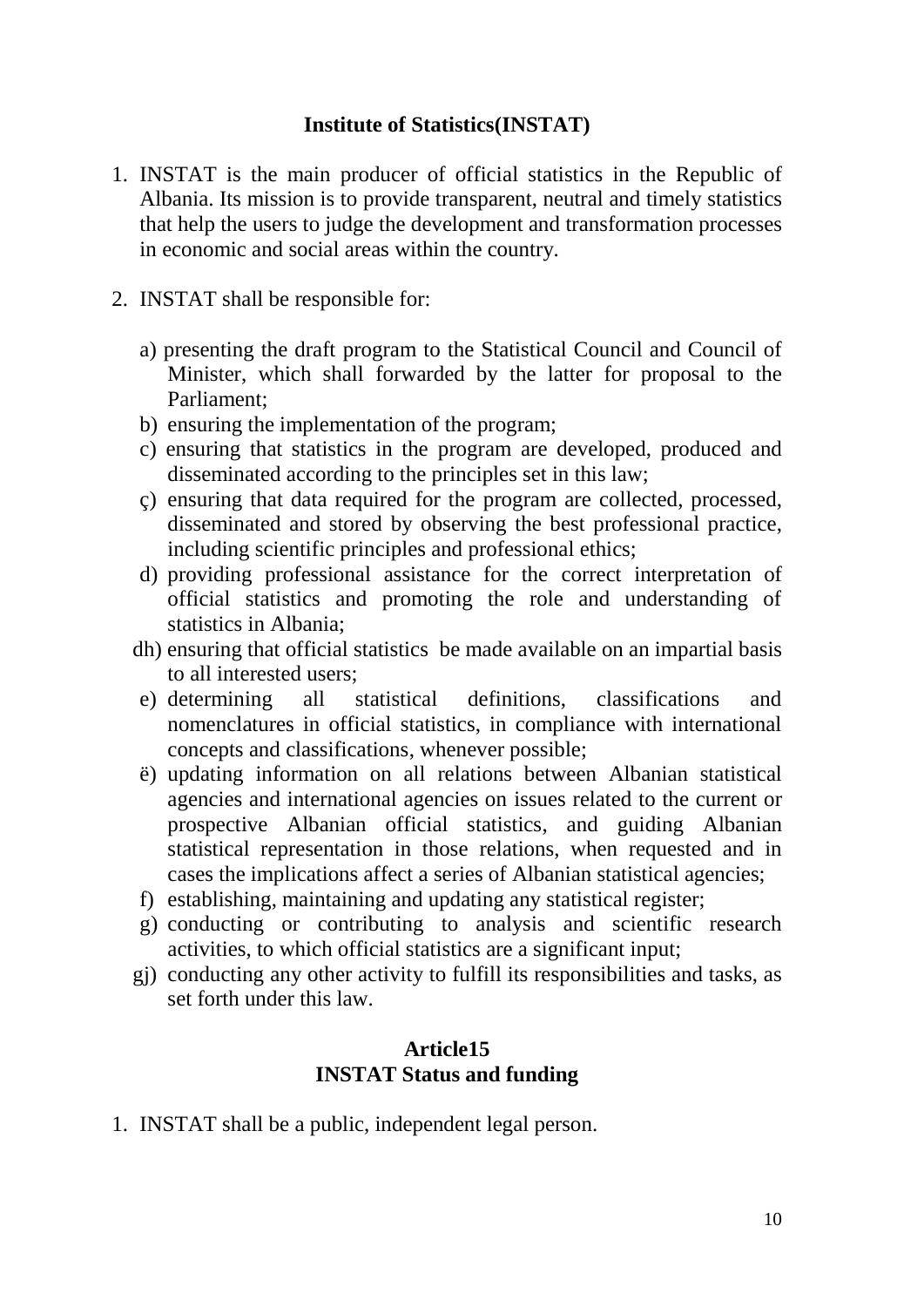- 2. INSTAT shall be organized at the central level. The regional statistical offices established at the local level, shall operate within the organizational structure of INSTAT, and are subordinate to the latter.
- 3. The organizational structure of INSTAT shall be approved by a decision of the Albanian Parliament, in accordance with the definitions of the legislation into force on independent institutions.
- 4. INSTAT steering bodies shall be the following:

a) the General Director;

b) the Steering Body .

5. INSTAT employees, specialists and heads shall enjoy the status of civil servant, while to other employees the provisions of the Labor Code are applied.

The recruitment of INSTAT staff shall be performed in compliance with the rules set forth under Law No.152/2013, "On Civil Servant", as amended.

- 6. The salary amount of civil servants and administrative staff shall be approved by Decision of the Council of Ministers.
- 7. INSTAT funding sources shall be:
	- the state budget;
	- revenues from statistical services to third parties;
	- other lawful sources.
- 8. The employees working in public administration institutions, covering the field of statistics, shall receive the necessary treatment so as to ensure the observance of the professional independence principle, sustainability of the organizational statistical structure, as well as the longevity in the statistical career of each institution.

#### **Article 16 General Director**

- 1. The General Director shall be the highest governing body of INSTAT, whose professional independence is guaranteed by this law.
- 2. The General Director shall be appointed by the Albanian Parliament, upon the proposal of the Council of Ministers, following a transparent and public selection procedure.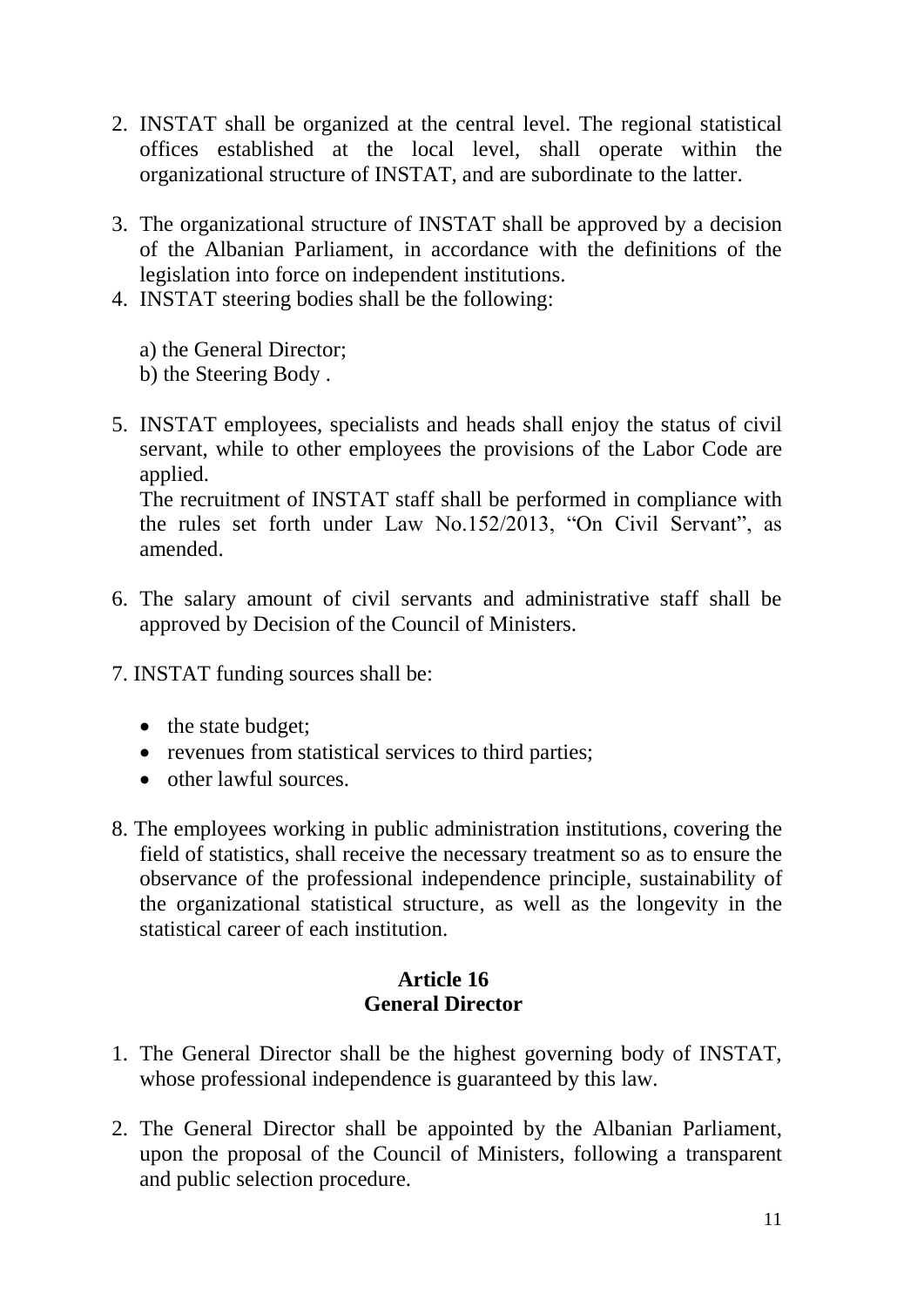3. The public selection procedure of candidates shall be conducted by the Council of Ministers. The manner this procedure is performed, the deadlines for the notification and the criteria for the evaluation of candidates shall be determined by a Decision of Council of Ministers and shall be made public.

Following the completion of the procedure, the results of which shall be made public, the Council of Ministers shall propose to the Albanian Parliament no less than three selected candidates, accompanied by the entire administrative documentation filed during the process.

Should the Albanian Parliament omit to approve the proposed candidates, the Council of Ministers shall be obligated to repeat the procedure by proposing other candidates.

- 4. The General Director shall be appointed for a five-year period, and may be re-appointed only once.
- 5. The candidate for the position of the General Director shall fulfill the following criteria:
	- a) is Albanian citizen;
	- b) has full capacity to act;
	- c) has not been previously convicted by a final court decision for committing a crime, or intentional criminal offence;
	- ç) has not been subject to the disciplinary measure of dismissal from public administration institutions;
	- d) has been awarded the scientific title "Doctor" in economics or exact sciences;
	- dh) has no less than 10 years of professional experience;
	- e) has knowledge of English language.
- 6. The General Director shall be released from duty by the Albanian Parliament, upon the proposals of the Council of Ministers, in case only one or more of the following cases has been noted:
	- a) infringement of professional ethics;
	- b) serious administrative violations;
	- c) abuse of power;
	- ç) due to any illness, which can lead to his/her inability to perform the assigned functions for more than six months;
	- d) when convicted by a final court decision for committing a criminal offence.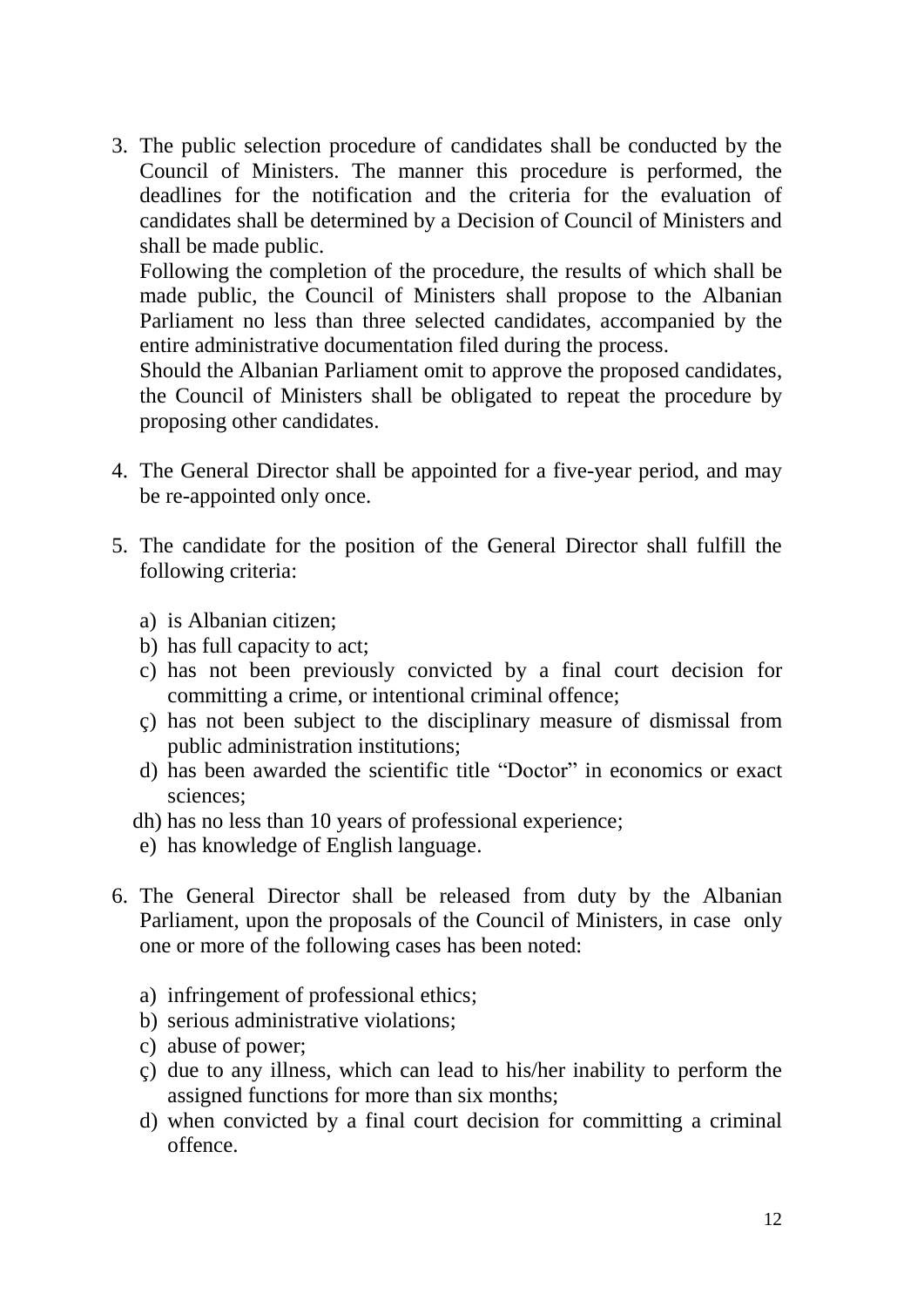7. In case of General Director's release from duty pursuant to Paragraph 6 of this Article, his/her duties shall assigned to the Deputy Chairman of the Steering Body, determined according to Article 18, Paragraph 4 of this Law, until the appointment of the new General Director.

#### **Article 17 The General Director's role and duties**

- 1. The General Director shall seek to ensure the professional independence of institutions within the National Statistical System and shall guide its development strategy.
- 2. The General Director shall independently and professionally act towards the fulfillment of statistical activities, and shall not request or receive instructions from governmental institutions, other central, or local public units for the fulfillment of such duties.
- 3. The General Director shall guide the coordination of producers' statistical activities within the National Statistical System, as provided for under Articles 11,12 and 13 of this Law as well as shall conduct statistical audits on official statistics producers, when appropriate.
- 4. The General Director shall be responsible for the implementation of the guidelines and standards set forth by Article 20/b of this Law, only for INSTAT.
- 5. The General Director shall submit to the Statistical Council brief fourmonthly reports on the program implementation progress.
- 6. The General Director shall decide on the processes, statistical methods, standards and procedures, as well as on the content, deadlines and forms of official statistics dissemination produced by INSTAT.
- 7. The General Director shall make proposals on INSTAT organizational structure, in accordance with the legislation into force on independent institutions and shall submit it to the Albanian Parliament for approval.
- 8. The General Director shall represent INSTAT in relation with third parties.
- 9. The General Director shall chair the National Committee on Nomenclature.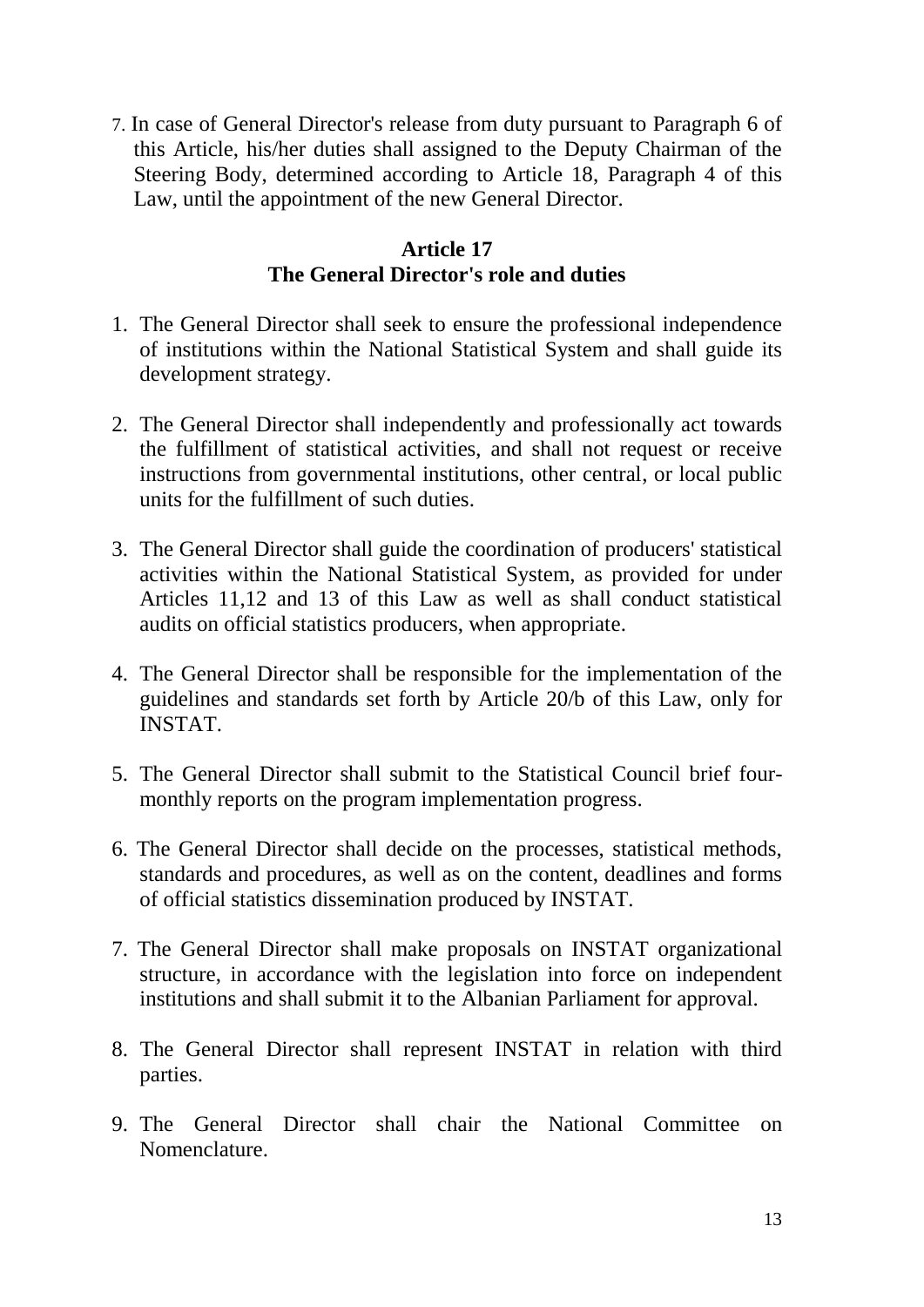10. The General Director shall perform other duties as set forth under the decision of the Albanian Parliament, by observing the provisions of this Law.

# **Article 18 Steering Body**

- 1. The Steering Body shall be the governing body of INSTAT, which is responsible for determining the institution's development strategy and proposing plans on budget implementation and the manner of its revenues distribution.
- 2. The Steering Bodyshall be composed of senior level civil servants of INSTAT organizational structure, but no lower thanmiddle level management, according to Law No. 152/2013 "On Civil Servant", as amended.
- 3. The General Director shall be the chairperson of the Steering Body.
- 4. In its first meeting, the Steering Body shall elect the Deputy Chairperson, who chairs the meetings in absence of the General Director.
- 5. With the approval of the Steering Body , the General Director may delegate to the Deputy Chairperson of the Steering Body some duties related solely to INSTAT management.

#### **Article 19 Meetings of the Steering Body**

- 1. Meetings of the Steering Body shall be convened on the initiative of the General Director or upon the request of 1/3 of the members of the Steering Body.
- 2. The Steering Body shall meet at least four times a year and the meeting shall be deemed valid upon the presence of at least 50% of the members.
- 3. The Steering Body decisions shall be made by simple majority. Should there be a tie, the General Director's casting vote shall prevail.
- 4. Abstention in voting shall be impermissible.
- 5. Minutes shall be in any meeting, which shall be signed by the members present at the meeting. The decisions shall be signed by the General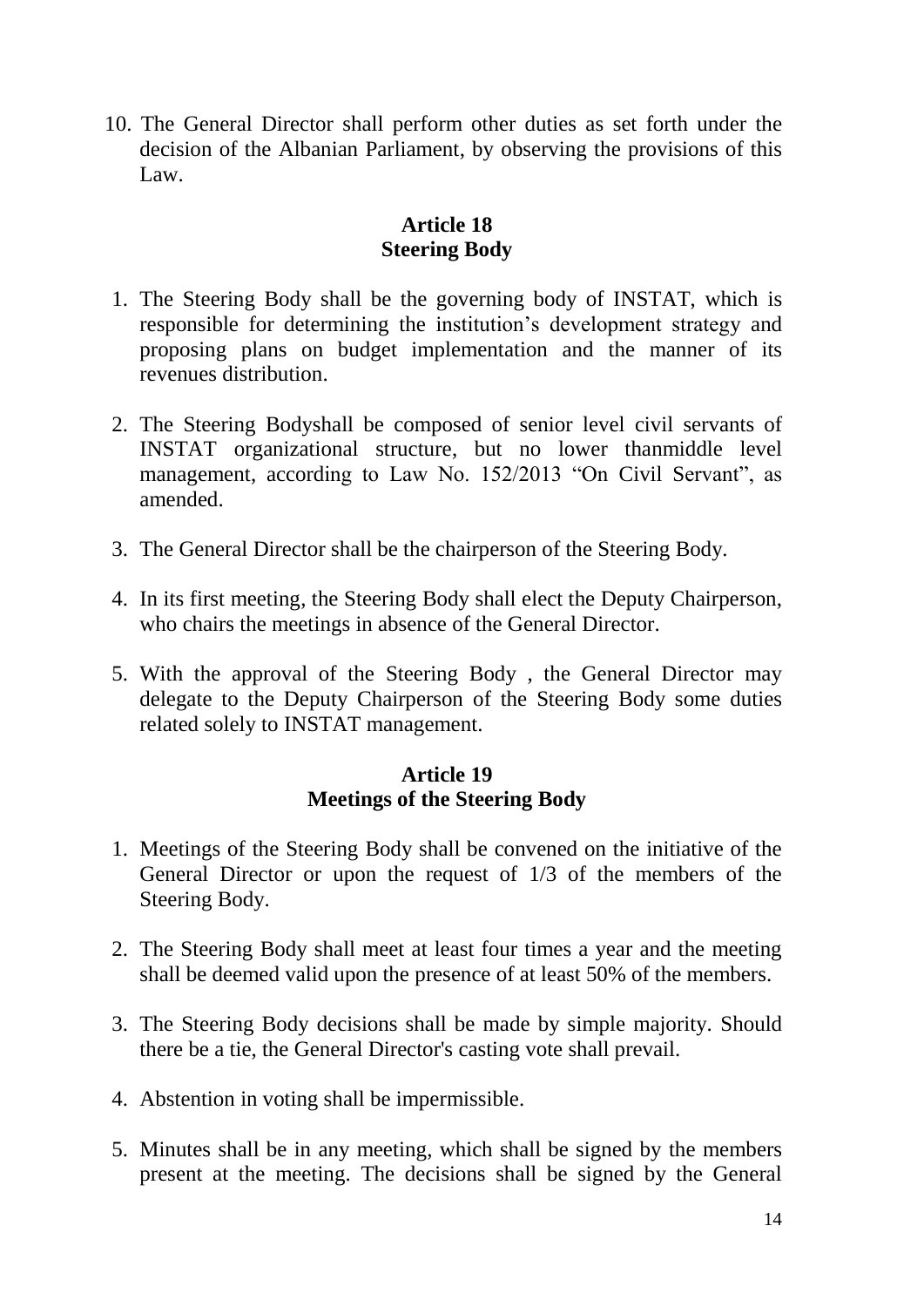Director and the Secretary of the General Director.

6. The Steering Body's support structures, which cover the duties of the Secretariat, shall be appointed by the General Director.

#### **Article20 Tasks of the Steering Body**

The Steering Body shall perform the following tasks:

- a) decide on the content of the draft program and annual plan for its implementation, taking into account the opinions of the Statistical Council;
- b)propose to the General Director the issuing guidelines and setting standards, to be implemented by the National Statistical System institutions, to ensure quality in the development, production and dissemination of official statistics, and to monitor their implementation;
- c) propose for approval to the Council of Ministers in the Albanian Parliament, the program's annual update, taking into account the opinions of the Statistical Council of Statistics and statistical agencies;
- ç) approve INSTAT strategic and development programs, as well as regulations for its general administration;
- d) discuss the organizational draft structure and job descriptions of INSTAT staff;
- dh) discuss INSTAT draft budget and propose the distribution and allocation method of income generated by the institution, according to Articles 35 and 36 of this Law;
- e) approve the appropriate framework for the functioning of internal audit of the institution, as well as risk management;
- ë) draft the regulation for its functioning.

#### **Article 21 The Statistical Council status and duties**

1. The Statistical Council shall be a board composed of experts in the field of statistics. The Statistical Council shall support INSTAT in ensuring that the program be drafted in accordance with the United Nations fundamental principles on official statistics. In order to fulfill this role, in addition to the activities defined in this law, the Statistical Council shall perform the following tasks: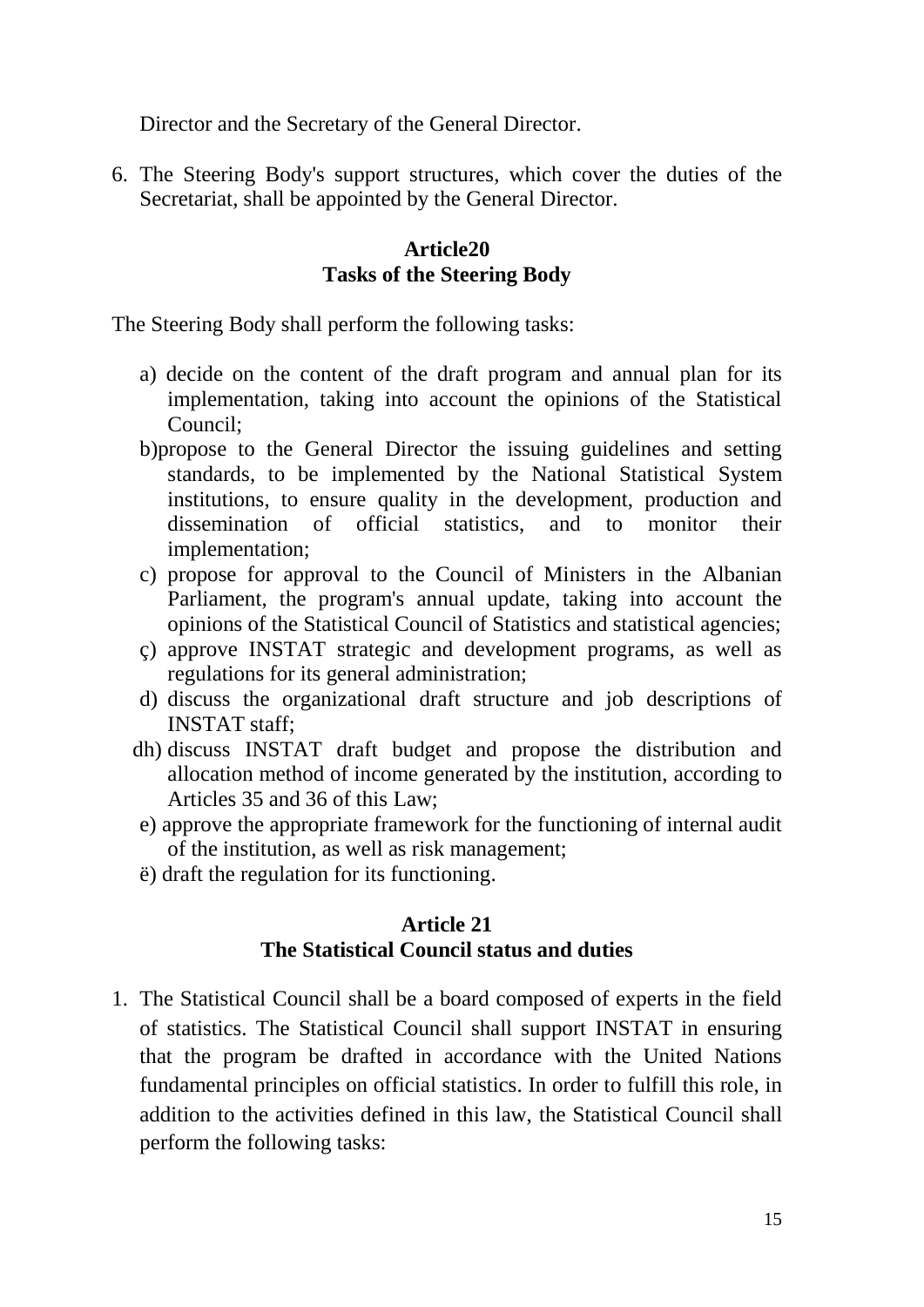- a) Giving opinion on the draft program and its amendments guaranteeing that the program reflects the primary needs of users for statistical information and, through the General Director, notifies the Council of Ministers for its submission for approval to the Parliament;
- b) Giving opinion on INSTAT annual plan for the implementation of the program;
- c) Evaluating the annual report of the General Director for the implementation of the program and progress of the National Statistical System, according to Article 13, Letter "d" of Paragraph 2 of this Law;
- ç) Reviewing the four-month progress reports on the implementation of the program, presented by the General Director;
- d) Assessing the implementation of statistical principles by the institutions specified in Articles 4 and 5 of this Law.
- dh) Approving its functioning regulation.
- 2. In order to fulfill its duties, the Statistical Council shall:
	- a) directly discuss with the management of statistical structures at the Ministries or other statistical agencies on issues requiring the support or action of agencies to ensure that any official statistic meets the professional standards.
	- b) prepare reports which require the Council's decision to ensure that any official statistic meets the professional standards;
	- c) request an independent evaluation, assessment or audit from external experts on a specific area of official statistics. The cost of these activities shall be covered by INSTAT budget.

# **Article 22 Statistical Council Membership**

1. The Statistical Council shall be composed of eleven members, who shall be appointed by the Albanian Parliament, based on professional interests on official statistics as users of statistics, as well as on their knowledge of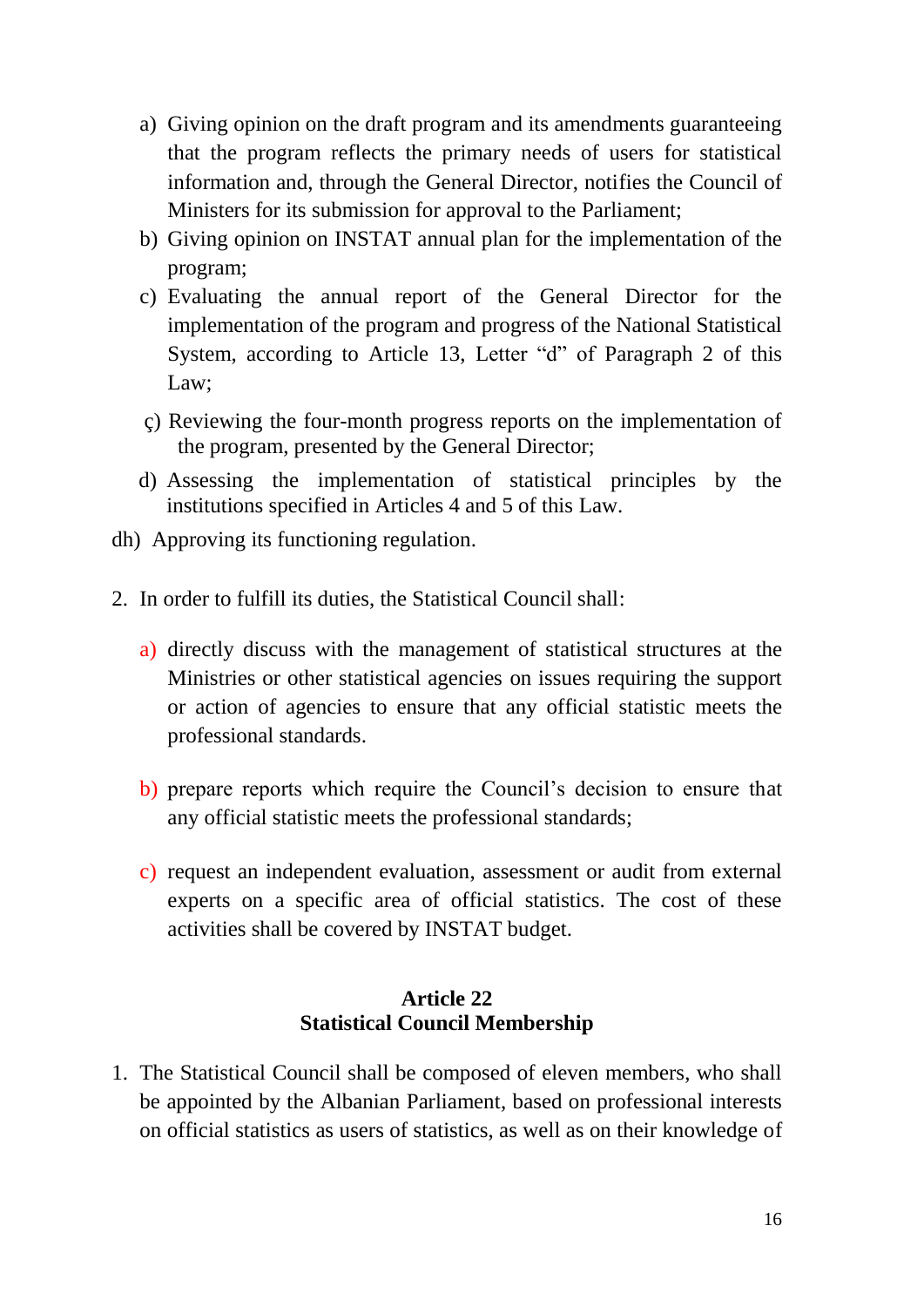statistical methods, processes of producing data or due to other implications in statistical production.

- 2. Members of the Statistical Council shall be users of official statistics and representatives of:
- a) Local self-government bodies (1 member);
- b) Bank of Albania (1 member);
- c) Ministry responsible of finance (1 member);
- ç) main users of official statistics (2 members);
- d) academic world (2 members);
- dh) civil society (1 member);
- e) Union of Chambers of Commerce and Industry of Albania (1 member);
- ë) media representative (1 member); and
- f) INSTAT General Director .
- 3. Members of the Statistical Council, according to Paragraph 3, Letters "a", "ç", "d", "dh" and "ë", of this Article shall be proposed by the Council of Ministers based on the rules, criteria and procedures approved by its Decision.
- 4. Members of the Statistical Council, according to Paragraph 2, Letters "b", "c" and "e", of this Article shall be proposed by the heads of these institutions.
- 5. Members of the Statistical Council shall be appointed for a five-year term, aiming at the distribution of the terms expiration dates over the five-year period. Members shall be entitled to the right to be re-appointed only once.
- 6. Members of the Statistical Council may be released from duty from the Albanian Parliament in case if one or more of the following cases has been noted:
	- a) repeated absence in more than three meetings;
	- b) conflict of interest with INSTAT interests and/or other statistical agencies;
	- c) physical or mental illness, which may lead to theirinability to perform their functions;
	- ç) when convicted by a final court decision for committing a criminal offense;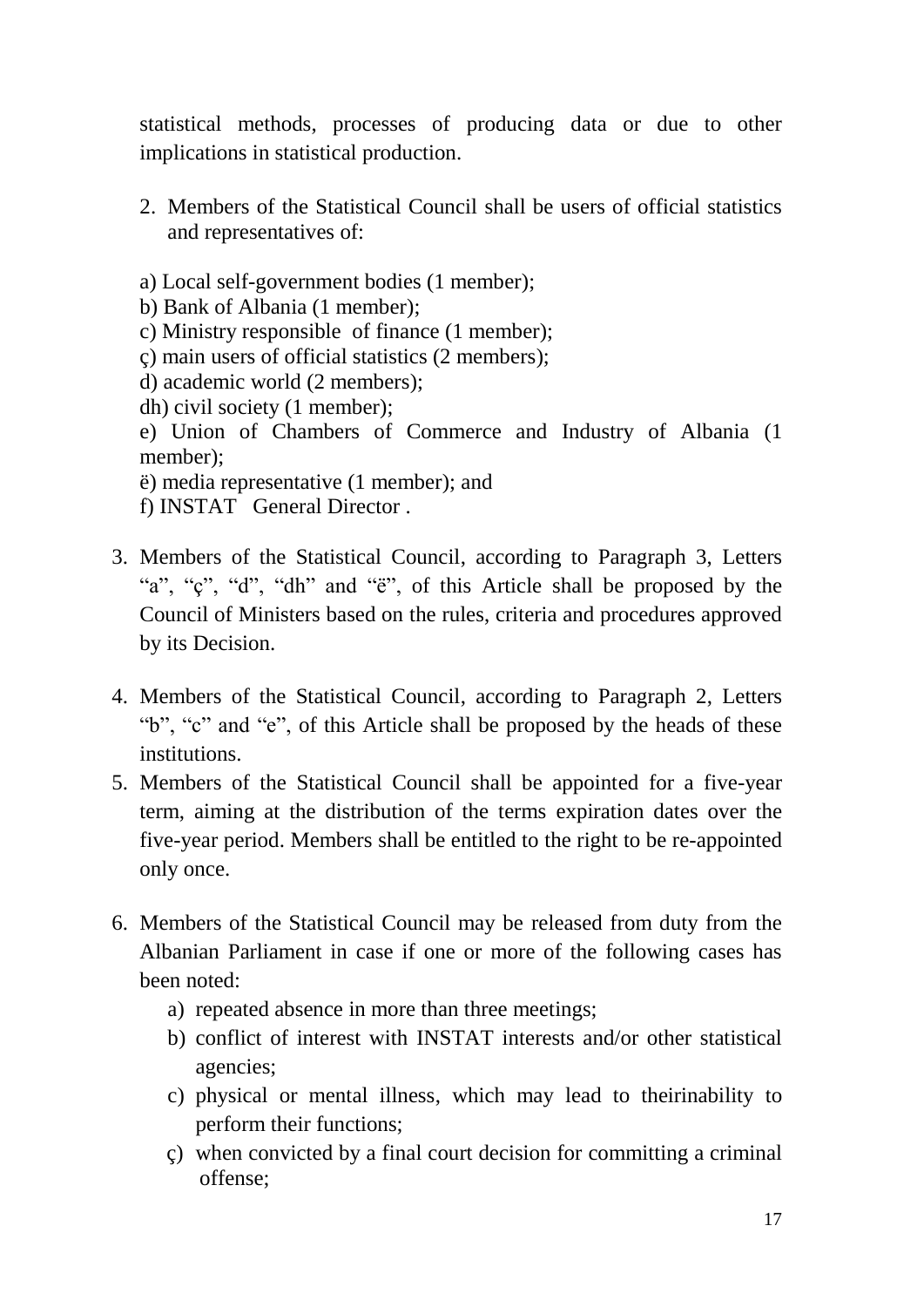- d) when released from the duty and can no longer represent the institution in the Council.
- 7. Following the release or resignation of a member, the Albanian Parliament shall approve the relevant decision for his/her replacement.
- 8. The Statistical Council shall elect the Chairperson and the Deputy Chairperson from his members. The Chairperson shall be elected by members who are not representatives of public institutions.
- 9. The General Director shall attend the meetings but shall not have the right to vote on issues that constitute a conflict of interest.
- 10.Detailed rules on criteria and procedures of representation, selection, appointment and dismissal of members, as well as functioning rules and remuneration of Statistical Council members, shall be approved by decision of Council of Ministers.

# **Article 23 The Statistical Council meeting**

- 1. The Statistical Council shall meet at least three times per calendar year.
- 2. The quorum shall consist of at least seven members of the Council.
- 3. The Statistical Council Secretariat shall be covered by INSTAT.

#### **Article 24 National Committee on Nomenclature**

- 1. The National Committee on Nomenclature shall be the body responsible for carrying out the update and adaptation of statistical, economic and social classifications in accordance with European and international statistical classification.
- 2. The National Committee on Nomenclature shall be composed of representatives of INSTAT, statistical agencies, line ministries and other public institutions, which use and apply official, economic and social classifications.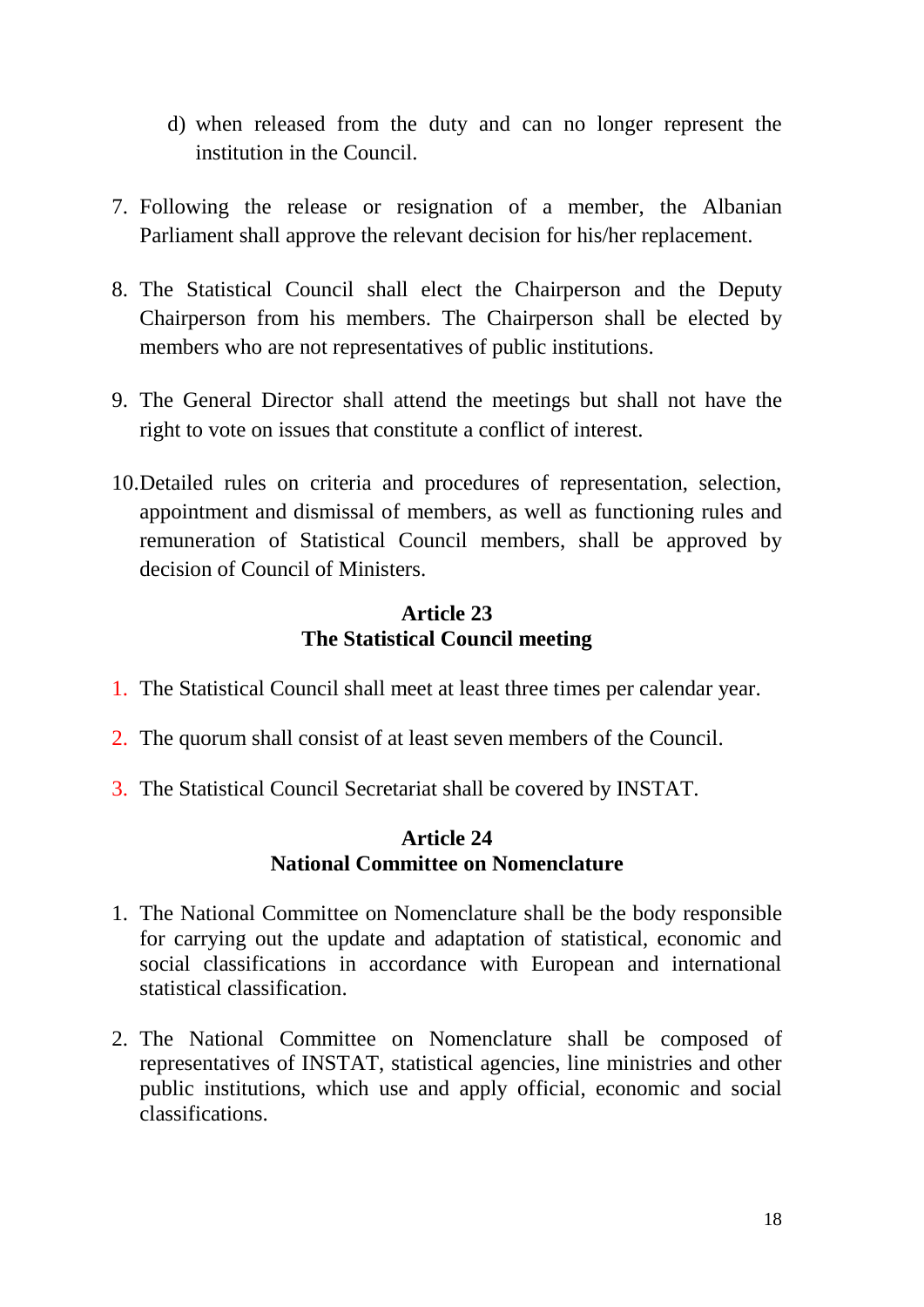- 3. The National Committee on Nomenclature shall be chaired by the General Director of INSTAT.
- 4. The establishment, composition, functioning rules and remuneration of members of the National Committee on Nomenclature shall be determined by decision of Council of Ministers, according to the proposal of INSTAT.
- 5. Nomenclatures approved in advance by the National Committee on Nomenclature shall be approved by a special decision of the Council of **Ministers**

# **Article25 Statistical agencies and other public institutions**

- 1. Statistical agencies shall be public institutions, authorized to carry out statistical activities to produce official statistics according to the program.
- 2. Public institutions shall have the mandate of statistical agency and shall become part of the National Statistical System solely following the approval of the program or its amendments, which reflect their duties and responsibilities regarding the official statistics production.
- 3. All statistical agencies shall:
	- a) provide to INSTAT any requested data and information for the official statistics production and the monitoring of the National Statistical System functioning;
	- b) fulfill all obligations set in the program;
	- c) inform INSTAT about their contacts with international agencies, on issues related to official statistics and reports on official statistical indicators in international institutions;
	- ç) publish a detailed calendar of dates, on which the official statistics produced by them will be disseminated for the following year, no later than 20 December of each year.
- 4. No payment shall be made by INSTAT for any kind of task undertaken by other agencies regarding Paragraph 3 of this Article.
- 5. INSTAT shall be made aware and shall give preliminary opinion to any statistical survey and activity, including those falling outside the scope of the program that are to be conducted by any statistical agency or central or local public institution.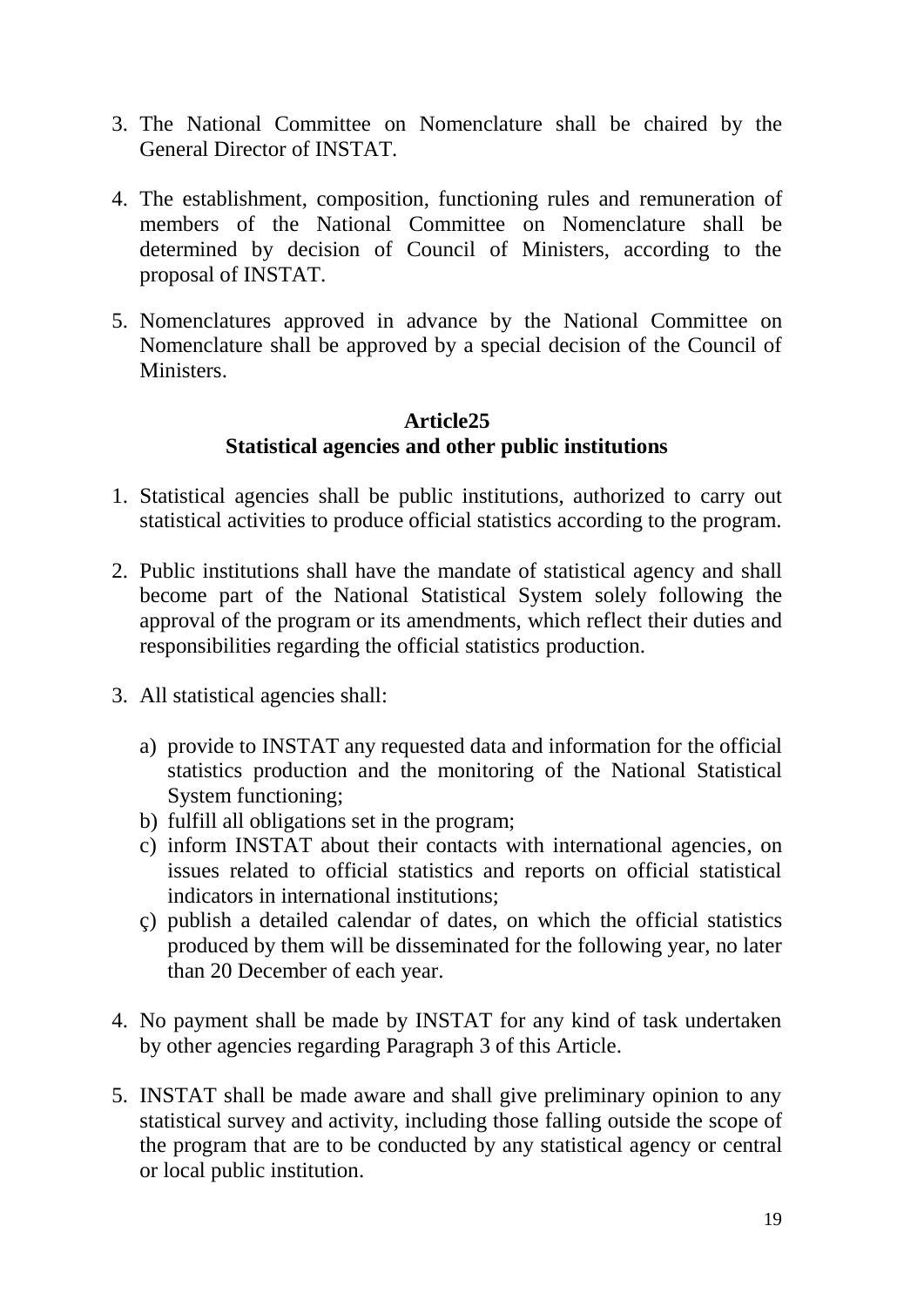- 6. The heads of statistical agencies and the staff dealing with the official statistics production professionally and independently operate during the development, production and dissemination of official statistics.
- 7. Statistical agencies shall implement the recommendations set forth by the INSTAT General Director to ensure the implementation of the principles on official statistics.
- 8. All public institutions shall be obligated to notify INSTAT on any draft act proposed for approval to the Council of Ministers or Albanian Parliament, which has a direct or indirect impact on the statistical activity exercised in the Republic of Albania.

# **Article 26 Bank of Albania**

- 1. The Bank of Albania shall be responsible for the official statistics production, in accordance with this law and the special laws on the implementation of which the Bank of Albania exercises its activity.
- 2. In order to produce official statistics according to the program and to minimize the burden on reporting, INSTAT and the Bank of Albania shall cooperate by observing the principles of official statistics and statistical quality criteria referred to Articles 4 and 5 of this law, as well as institutional independency of the Bank of Albania.
- 3. The manner of cooperation and exchange of information between the Bank of Albania and INSTAT shall be regulated by a special agreement between the Bank of Albania and INSTAT, by observing this Law and the special laws regulating the activity of the Bank of Albania.
- 4. The Bank of Albania shall be excluded from the implementation of provisions of Article 13, Paragraph 2, Letters "b" and "c", Article 25, Paragraph 3, Letter "c", and Paragraphs5 and Article 38, Paragraph 1, Letter "c".

# **Article27 Statistical Training Center**

1. The Statistical Training Center (hereinafter STC) shall function within INSTAT structure.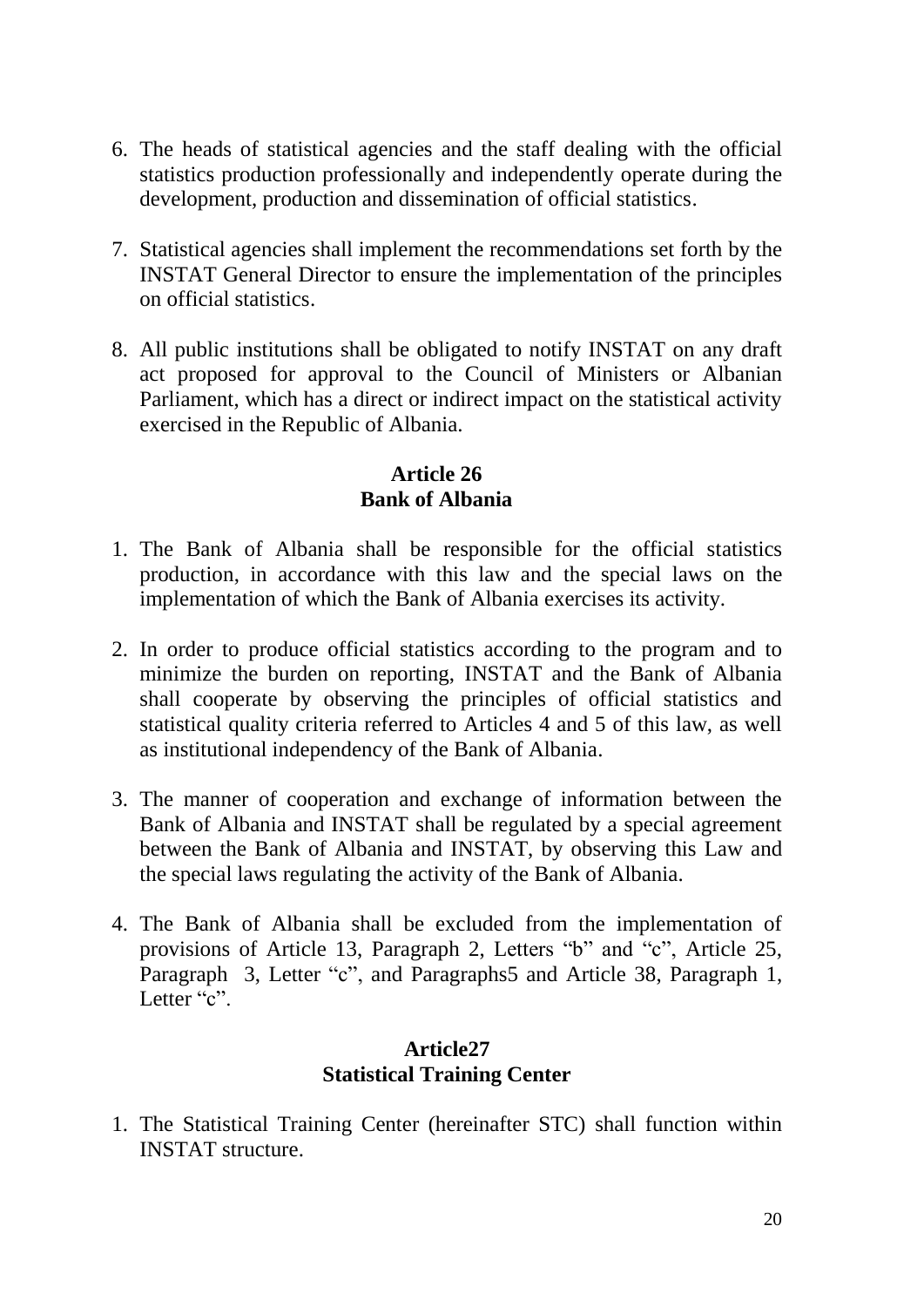- 2. STC shall aim to increase the professional capacities of statisticians and users, as well as to provide its infrastructure to assist the scientific research activity in the field of statistics.
- 3. INSTAT, in its capacity as coordinator of the National Statistical System, shall administer the STC and shall prepare the appropriate teaching programs, aiming to increase the public reliability on official statistics through professional capacity-building of the staff working in statistical production institutions in the Republic of Albania, statistical knowledge of their users, students and any other interested person.
- 4. STC shall carry out its activity in close cooperation with the School of Public Administration (ASPA), in accordance with Article 8 of law No. 152/2013, "On Civil Servant", as amended.
- 5. STC shall exercise its activity in relation to training activities also for persons not part of the public administration. Persons interested to participate in training activities are obligated to pay a training fee. The Council of Ministers shall set detailed rules on the organization of these trainings, fees and how to use them.

# **Article28 Teaching programs**

STC, in cooperation with ASPA, shall provide in-depth trainings and knowledge in the field of statistical production in order to:

- a) ensure the proper training of statisticians for the specific position within the organization structure of the National Statistical System institutions;
- b) provide preliminary knowledge to candidates seeking to advance their career within the National Statistical System;
- c)promote students' interest in statistics;
- ç) facilitate the conditions and stimulate research activity by the academic and scientific world.

#### **Article29 Rights and obligations of statistical units**

1. Statistical units, required to provide data for the dissemination of official statistics within the program shall be informed by the official statistics producer on the purpose and scope of the survey, their rights and obligations, and the measures to be taken to ensure statistical confidentiality.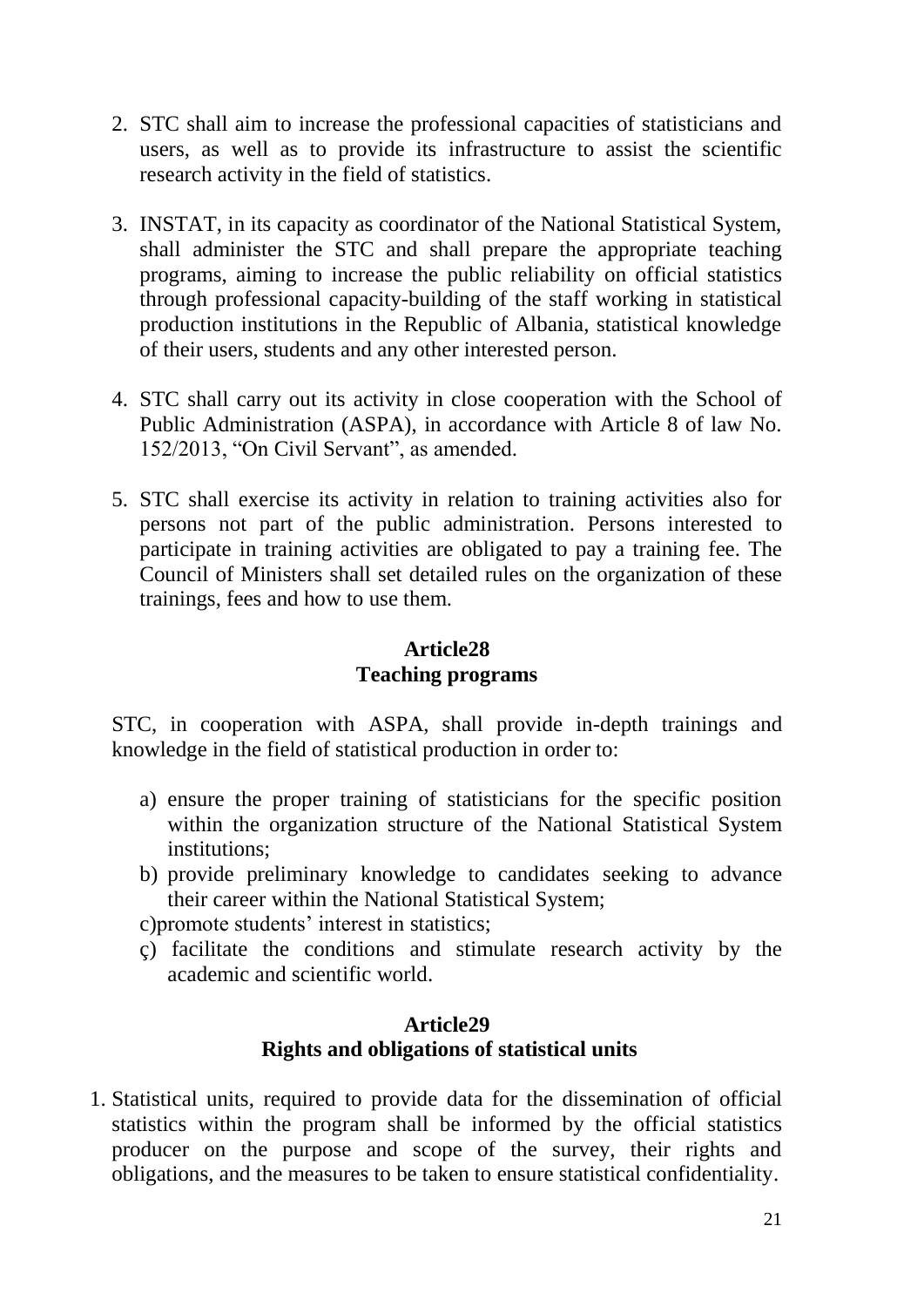2. Statistical units, required to provide information according to the program and within the fields specified in Annex 1 attached to this law, such as: enterprises, institutions, and natural and legal persons shall provide the full and truthful requested information to INSTAT or other statistical agencies, as stated in this program. The information shall be provided in the form requested, within the time frame set forth and free of charge.

# **Article 30 Data collection**

- 1. Official statistics producers, according to Article 11, Paragraph 1 of this Law shall be entitled to the right to collect data from any available source for statistical fields, according to Annex 1 of this Law.
- 2. Official statistics producers shall decide on the selection of the source, taking into consideration the quality, coherence, cost effectiveness and response burden of statistical units from which the information is collected.

# **Article 31 Confidentiality**

- 1. Data extracted from publicly available sources shall not be considered confidential. Article 31: Confidentiality
- 2. Data collected, processed and stored for the production of official statistics shall be considered by INSTAT, statistical agencies and any organization or person assigned by them, as confidential, when these data allow the statistical units to be identified, either directly or indirectly, by disclosing individual information that has not been made public for other reasons. All employees of bodies/controllers mentioned in the first paragraph of this Article, who have access on the data they process during the exercise of their functions, shall be obligated to maintain the confidentiality and trustworthiness even after their release from duty.
- 3. Direct identification shall mean the direct identification of a statistical unit from its name, address or any officially known identification number. Should the data be processed in a manner that allows the identification of the data subject, they shall be immediately encrypted, in order for the subjects to no longer be identifiable.
- 4. Indirect identification shall mean the identification of a statistical unit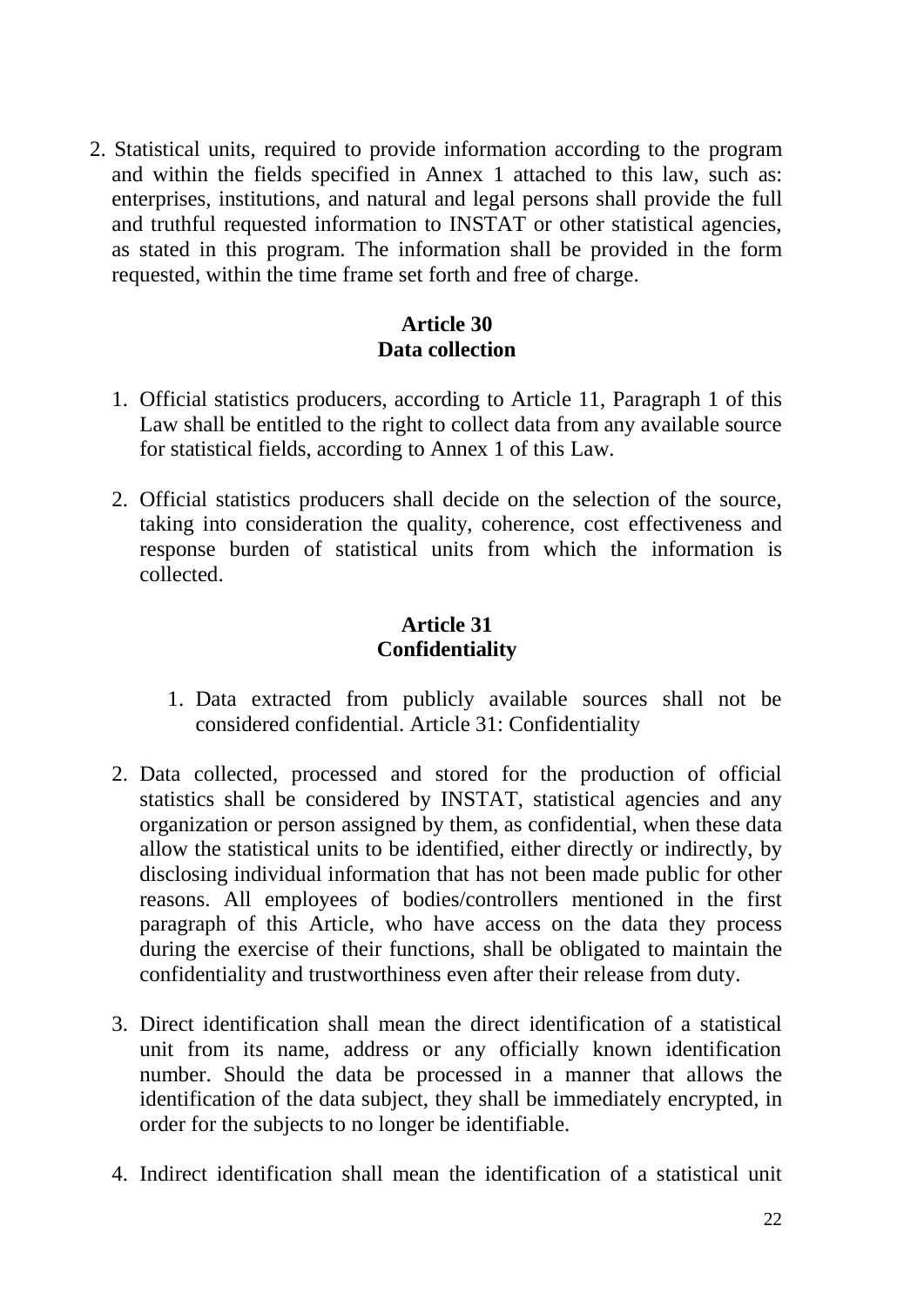through any mean other than direct identification. In order to determine whether a statistical unit is indirectly identifiable, all measures that might reasonably be used to identify the said statistical unit shall be taken into account. Three units shall be at least involved on identity protection and the part of a unit shall not exceed 85 % of the total.

- 5. All individual data collected from the statistical unit for the official statistics production shall be used solely for statistical purposes. These data shall be published only when grouped together and shall not be used for taking any administrative decision, including decisions relating to fiscal control or legal investigations.
- 6. Access to confidential data shall be limited to persons, who during the performance of their duties contribute to the production and dissemination of official statistics. The right of access shall be valid to the extent that access to these data is necessary for the production of said statistics. The right of access for scientific research purposes shall be limited according to Paragraph 7 of this Article.
- 7. The right of access to confidential data for scientific research projects may be granted by the INSTAT General Director for a limited period, provided that the data concerned do not allow direct identification. The recipient must sign a contract with INSTAT, according to which:
	- a) the legitimate purpose of data processing is defined only in accordance with the research scientific project;
	- b) there is assurance that the envisaged result does not refer to identifiable units or allow indirect identification;
	- c) the standard of protection of confidential data within the research project is assured;
	- ç) there is an obligation to destroy the data once the project is ends, by notifying in writing INSTAT on this action.
- 8. The official statistics shall not be given to users while disclosing confidential data.
- 9. INSTAT and statistical agencies shall take all the necessary technical, organizational and security measures for the protection of confidential data from any illegal entrance, discovery or use.

#### **Article 32 Storage of collected data**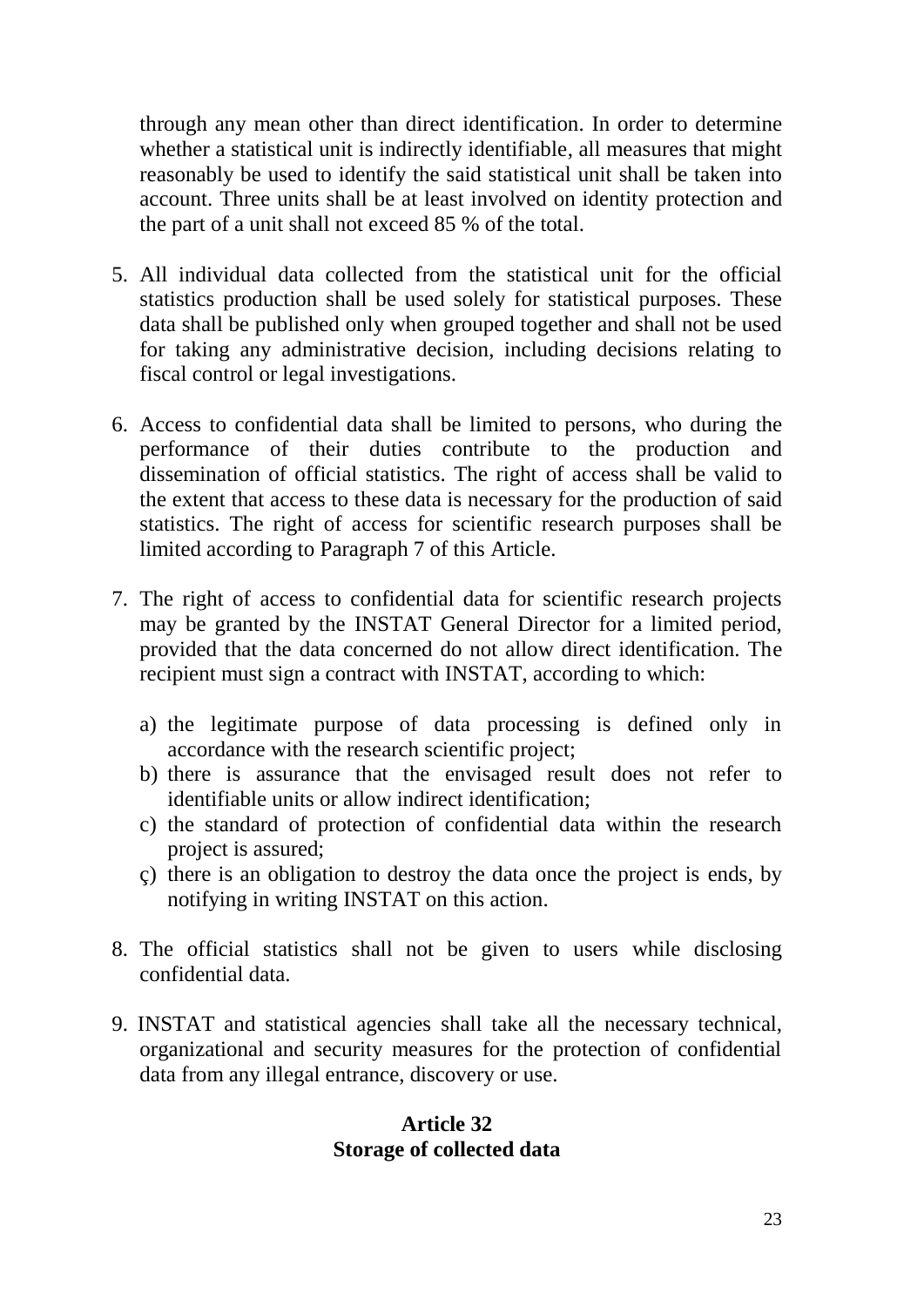- 1. The official statistics producers shall be obligated to store the data collected electronically or through scanned questionnaires, at least 10 years from the date of their collection.
- 2. Upon the expiration of the deadline provided for in Paragraph 1 of this Article, the data shall be sent to the Central State Archive, in accordance with the Law No. 9154, date 06.04.2003, "On Archives".
- 3. Paper questionnaires shall be destroyed no earlier than one year following the publication of official statistics produced after processing, under the supervision of the committee established by the official statistics producer.

#### **Article 33 Right of access and use of administrative data**

- 1. All central and local institutions shall grant INSTAT and other statistical agencies the right to free of charge access to registers, data files and data collected, processed and stored, according to the relevant responsibilities, to the extent necessary for the production and dissemination of official statistics, to avoid response burden for statistical units.
- 2. All public institutions shall be obligated to inform INSTAT on the drafting of any documentation with administrative data or update of existing ones.
- 3. The administrative data provided by their holders to INSTAT and other statistical agencies to be used for the official statistics production shall be accompanied with the relevant metadata.
- 4. The manners of data and information exchange according to Paragraph 1, 2 and 3, of this Article, are regulated by the memorandum of understanding, signed between INSTAT or statistical agencies and the institution in disposition of this information.

#### **Article34 Dissemination of statistics**

1. Official statistics shall be disseminated by observing the statistical principles set forth by Article 4 of this Law, particularly by protecting statistical confidentiality, as well as by ensuring equal access for all users, as requested by the principle of impartiality.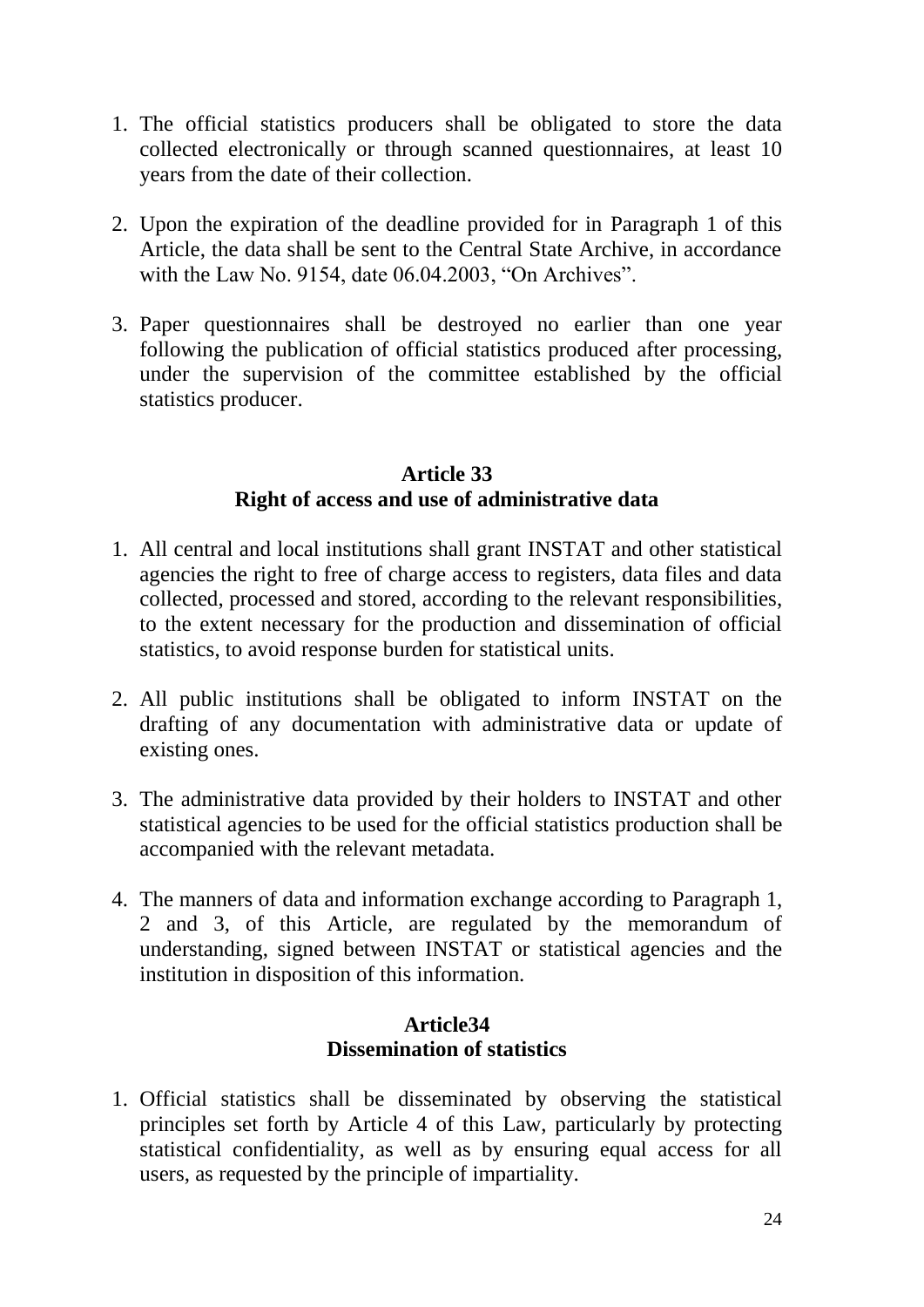- 2. Official statistics producers shall be obligated to determine and update the publication calendar of statistical indicators, specifying any date, no later than  $20<sup>th</sup>$  of December of the current year for the following year.
- 3. The publication calendar of statistical indicators shall be made public on the website of each statistical agency.
- 4. Any deviation from the date specified in the publication calendar shall be publicly announced and explained.
- 5. All appropriate forms of communication shall be used to provide the official statistics to users.

# **Article35 Statistical services**

- 1. INSTAT and statistical agencies, being responsible for the dissemination, shall fulfill any request of any organization or individual for unpublished data or special analyses, by observing the principle of statistical confidentiality.
- 2. As per the request of interested parties, official statistics producers may provide statistical processing services using the available data. Statistical processing services are at the discretion of the official statistics producer and shall be not provided if they become an obstacle for the production and quality of official statistics or credibility of the official statistics producer.
- 3. The statistical service performed for activities falling outside the scope of the program shall be carried out at a predefined fee, based on the cost analysis of this service performance.
- 4. The interested parties shall cover the additional costs for statistical services, in accordance with the fees published by the producers of official statistics.
- 5. The public shall be regularly informed on the statistical services provided. Any production from free statistical service, including metadata, shall be made available to the public.
- 6. Products from statistical processing services as set forth under this Article shall not be considered official statistics.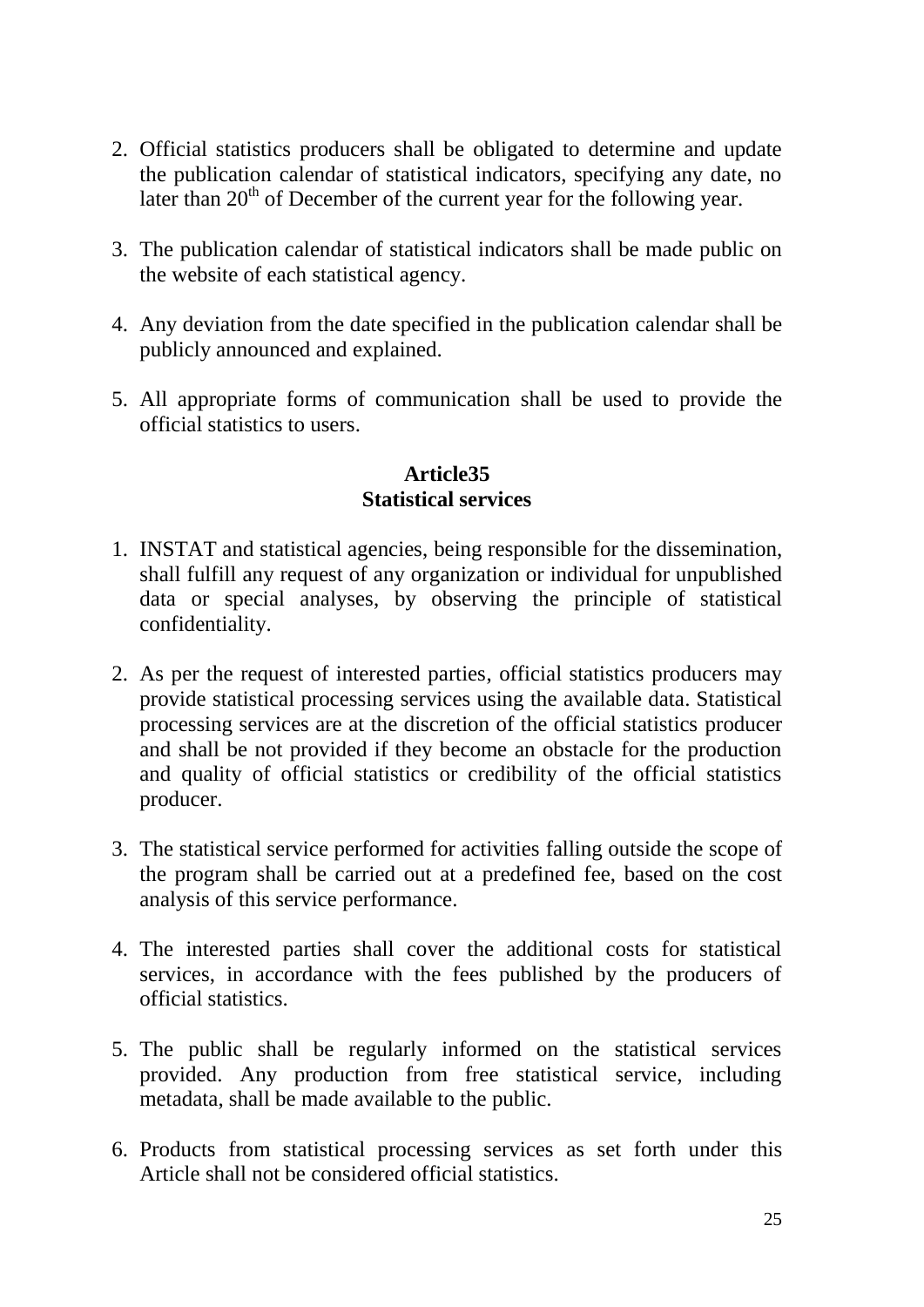7. INSTAT and all statistical agencies that impose fees for the dissemination of data services shall make the fees public.

# **Article 36**

# **Fees for statistical services provided by INSTAT to third parties**

- 1. INSTAT may provide statistical services to third parties upon a predetermined fee, based on cost analysis of this service performance.
- 2. The types of statistical services shall be determined by decision of the Council of Ministers, upon proposal of the Steering Board. The fees for statistical services are approved by a joint guideline of INSTAT General Director and the Minister responsible for finance.
- 3. Revenues generated from such fees shall be used90% by INSTAT, whereas 10% shall be transferred to the state budget.
- 4. Revenues generated from these fees shall be used for the following purposes:
	- a) Developing the institution's statistical production infrastructure;
	- b) Adding and improving statistical products as per user's needs;
	- c) Improving and Building the professional capacities of INSTAT staff and other statistical agencies;
	- ç) Financing STC expenditures;
	- d) Conducting scientific research, studies and analysis;
- dh) Remunerating INSTAT staff engaged in such processes.

# **Article37 Provision of data collection services**

- 1. The official statistics producers may provide the service of data collection for public or private authorities, upon their request.
- 2. The head of the institution shall approve the collection of data upon the request of the authorities, set forth under Paragraph 1 of this Article. Provision of data collection services shall not jeopardize the official statistics production and quality or the reliability of statistical producers.
- 3. The requesting authorities, set forth under paragraph 1 of this Article shall cover the costs of data collection service, in accordance with the fees set by the official statistics producers.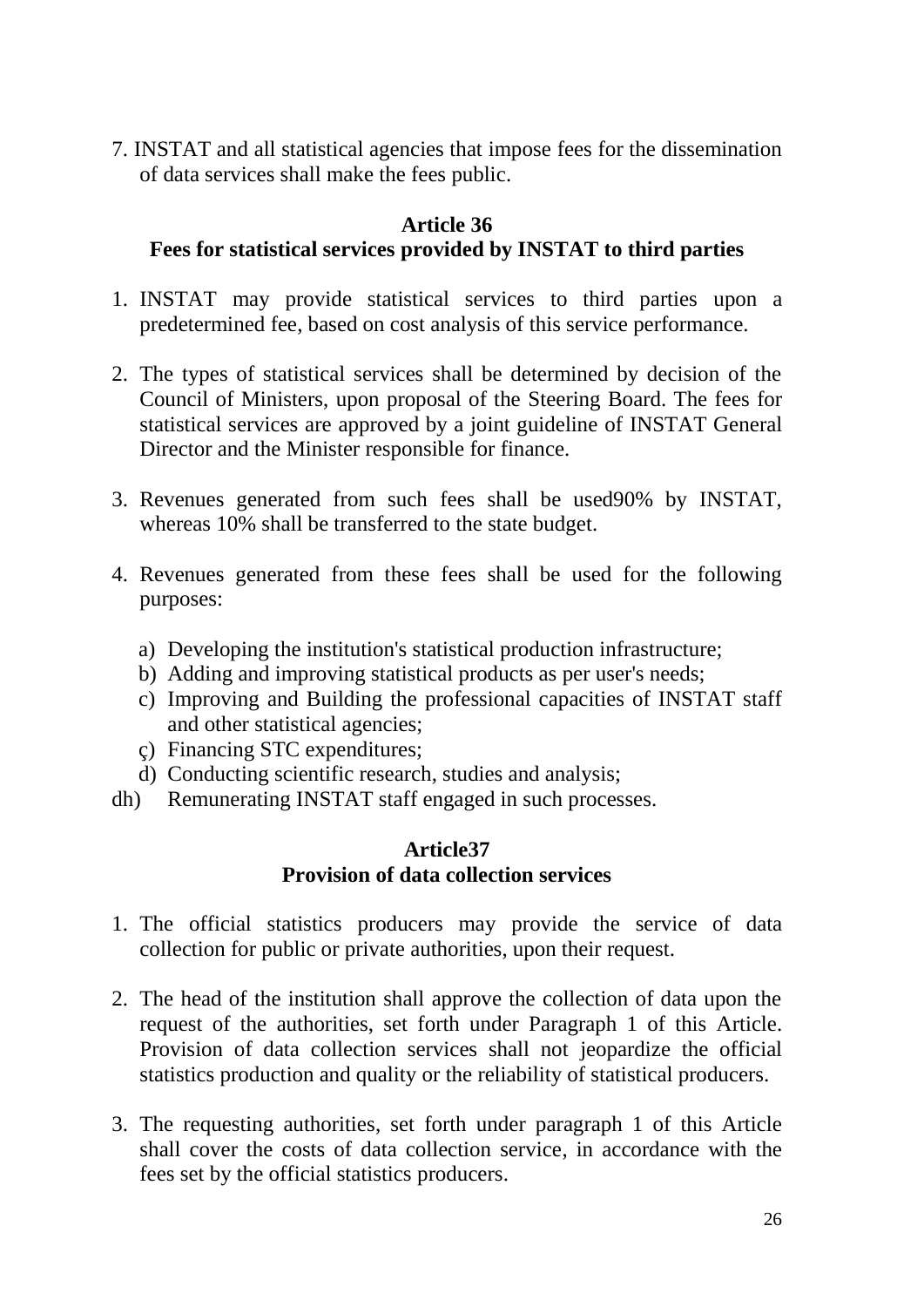- 4. Results of the data collection service shall be made public. The activities carried out for the data collection shall be listed in the annual report on the program implementation.
- 5. Results from the data collection service shall not be considered official statistics.
- 6. The outcomes of observations conducted to provide data collection services under this Article may not be deemed mandatory for statistical units.
- 7. The process of data collection and their processing under this Article shall be performed in accordance with the principle of statistical confidentiality and Article 31 of this Law.

#### **Article 38 Administrative offenses and fines**

- 1. For the purpose of this law, provided not constituting a criminal offense, the following violations (in case they do not constitute a criminal offence) shall constitute administrative offenses and shall be fined as follows:
	- a) Failure to comply with the obligations as set forth under Article 29, Paragraph 2 shall be subject to a fine of up to ALL 50 000. Subsequent offenses shall be subject to a fine ranging from ALL 50000 to ALL 250 000 for each offence. For offenses committed by public institutions, the fine shall be imposed on the head of the institution;
	- b) Failure to maintain or breach of confidentiality requirements set forth under Article 31 by an employee, even after his/her release from duty or by third parties who have been given access to the data for research purposes shall be subject to a fine ranging from ALL 200 000 up to ALL300 000;
	- c) Failure to comply with the obligations set forth under Article 25, Paragraph 3, in case official data are forwarded to international institutions without notifying INSTAT shall be subject to a fine of up to ALL 50 000. Subsequent offenses shall be subject to a fine ranging from ALL 50 000 to ALL 250 000 for each offence. For offenses committed by public institutions, the fine shall be imposed on the head of the institution;
	- ç) Failure to observe or violation of the requirements set forth under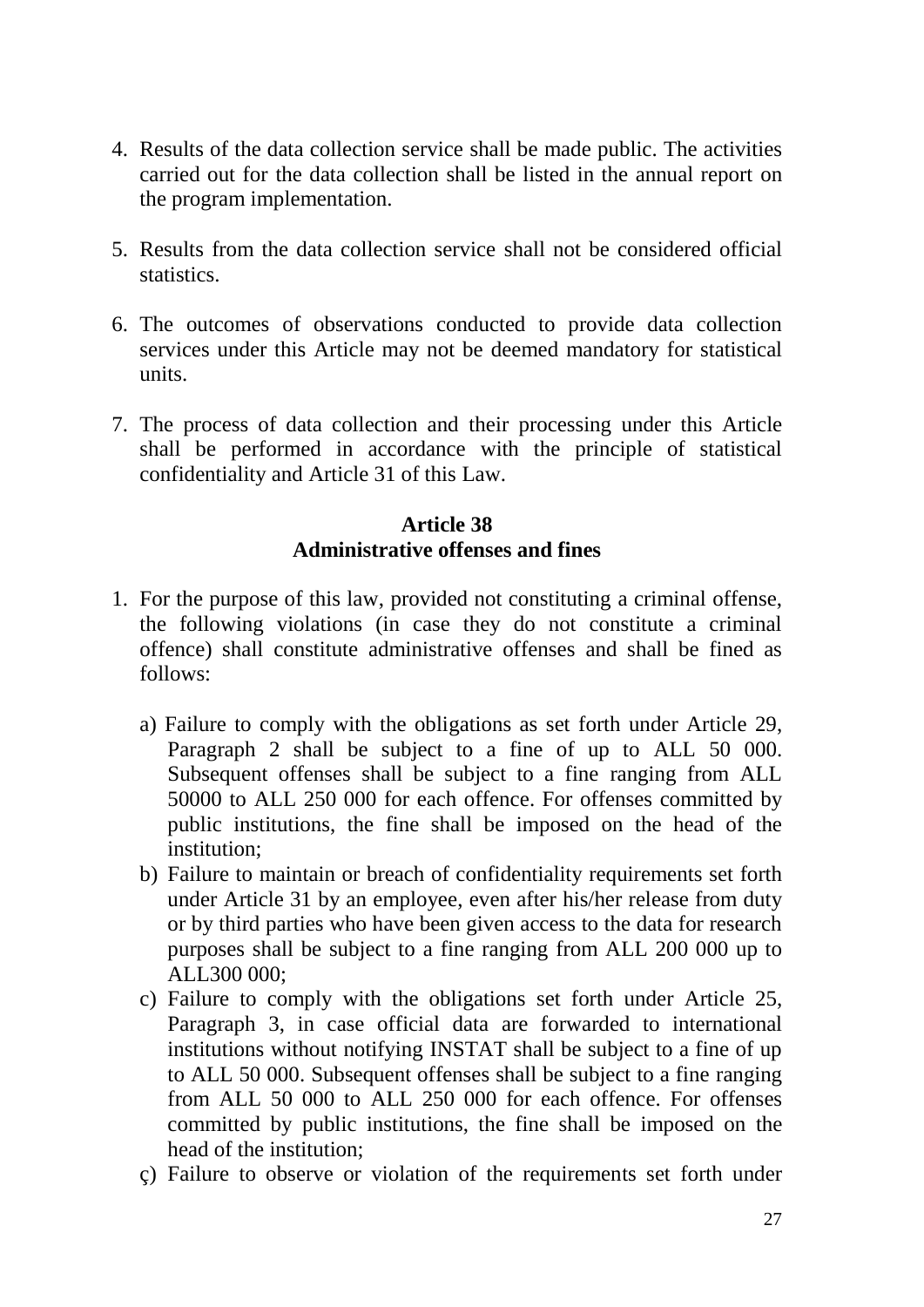Article 25, Paragraph7 in case of non-notification on the drafting of draft acts that may affect statistical activity, or that may hinder the transmission of administrative data for statistical purposes constitute a serious disciplinary violation according to the law on civil servant and the head of the institution shall be subject to a fine of ALL 50 000. Subsequent offenses shall be subject to a fine ranging from ALL 50 000 to ALL 250 000 for each offence. For offenses committed by public institutions, the fine shall be imposed on the head of the institution. These fines shall also apply to employees who are not part of the civil servants system.

- 2. The fines set forth under this Law shall be executive titles and imposed by:
	- a) the General Director, if the data or information according to Letters "a", "c" and "c", of Paragraph 1, of this Article, shall be sent to INSTAT, as well as in cases of breach of confidentiality, according to Letter "b", Paragraph 1, when the person is an employee or former employee of INSTAT;
	- b) the Director of the statistical agency, according to Letter "a", Paragraph 1 of this Article, if the data or information has been requested by the relevant statistical agency and according to Letter "b", Paragraph 1,of this Article, when the person is an employee or former employee of the statistical agency.
- 3. Complaints against fines may be submitted to the General Director or director of the statistical agency within 30 (thirty) days from the day of notification on the fine imposition, who shall provide a reply within 60 (sixty) days. Complaints against the decision of the General Director or director of the statistical agency, or in case of no reply, may be submitted to the court within 45 (forty five) days from the day of notification on the fine imposition or from the day of expiration in case of the head of the institution failure to provide a reply.
- 4. The income generated from fines shall be 100% transferred to the state budget.
- 5. The procedure for imposing fines shall be carried out in accordance with Law No.10297, dated 20.05.2010, "On Administrative Offenses", as amended.

# **Article 39 Transitional provisions**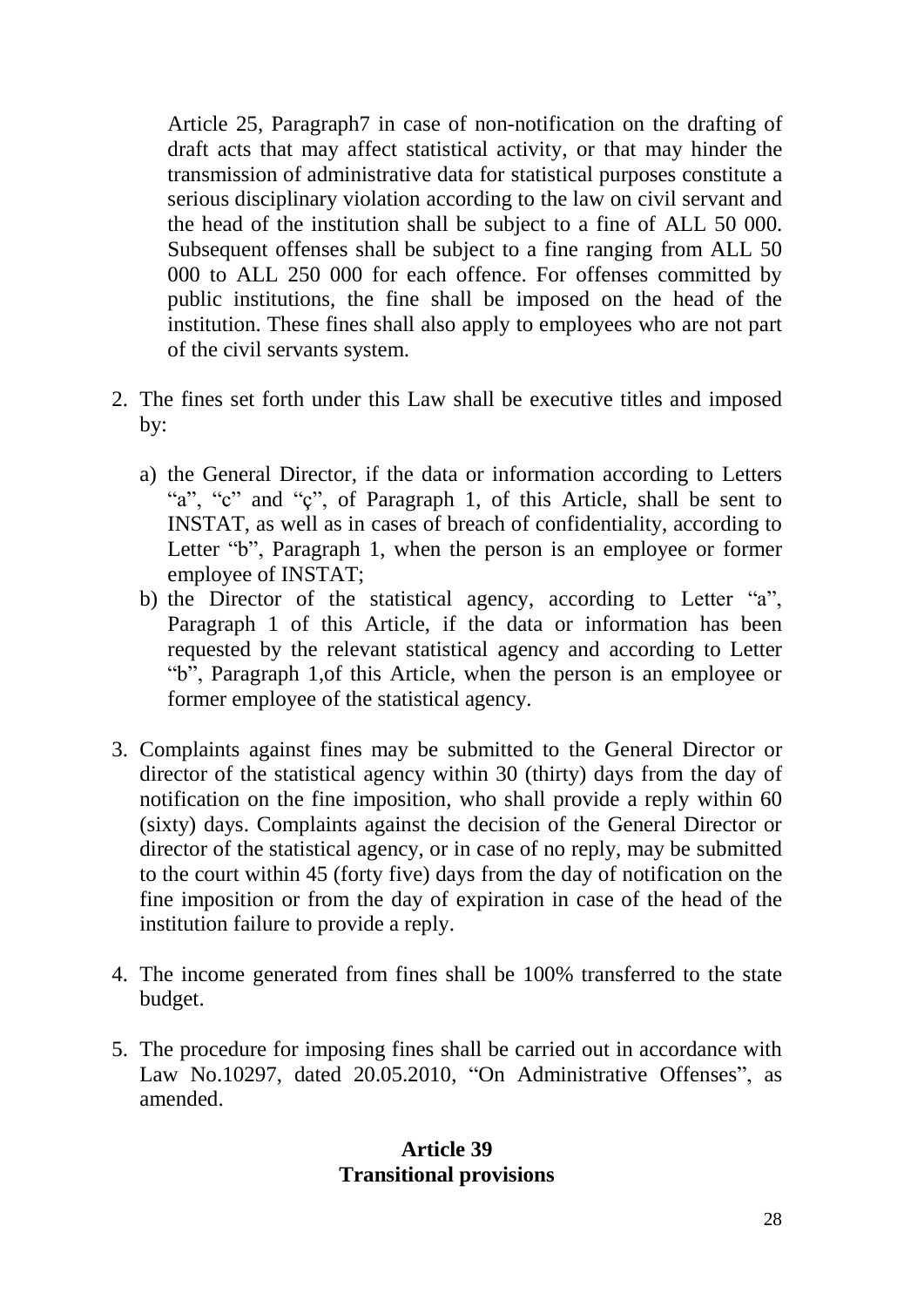- 1. The mandate of the General Director, appointed prior to the entry into force of this Law, shall last for a five-year term, starting from the date of appointment, and shall be entitled to the right to be re-appointed only once.
- 2. The mandate of the members of the Statistical Council, appointed prior to the entry into force of this law shall last for a five-year term, starting from the date of their appointment, and shall be entitled to the right to be re-appointed once only.
- 3. The status and work relations of civil servants and other existing INSTAT employees shall with the institution shall remain unchanged following the entry into force of this Law.
- 4. The Decision of the Albanian Parliament 10/2017, dated 9.2.2017, "On Approval of the Official Statistics Program2017-2021",shall be in effect following the entry into force of this Law.

# **Article40 Miscellaneous**

- 1. This law shall prevail over any provision provided for in other laws, regulating the public institutions activity, by hindering the provision and transmission of administrative data for statistical purposes or for maintaining the confidentiality of the collected data solely for statistical purposes.
- 2. The administrative data transferred from the holders of the data to INSTAT and/or other statistical agencies shall be ensured and processed in full compliance with Article 31 and 32 of this Law.
- 3. Law No.9180, date 5.2.2004, "On Official Statistics", as amended, and any other provision is in opposition with this law shall be repealed.
- 4. The Council of Ministers, shall be in charge of issuing sub-legal acts within 4 months from the entry into force of this Law.
- 5. The General Director, shall send for approval to the Albanian Parliament the structure of INSTAT within 6 months from the entry into force of this law.

# **Article41**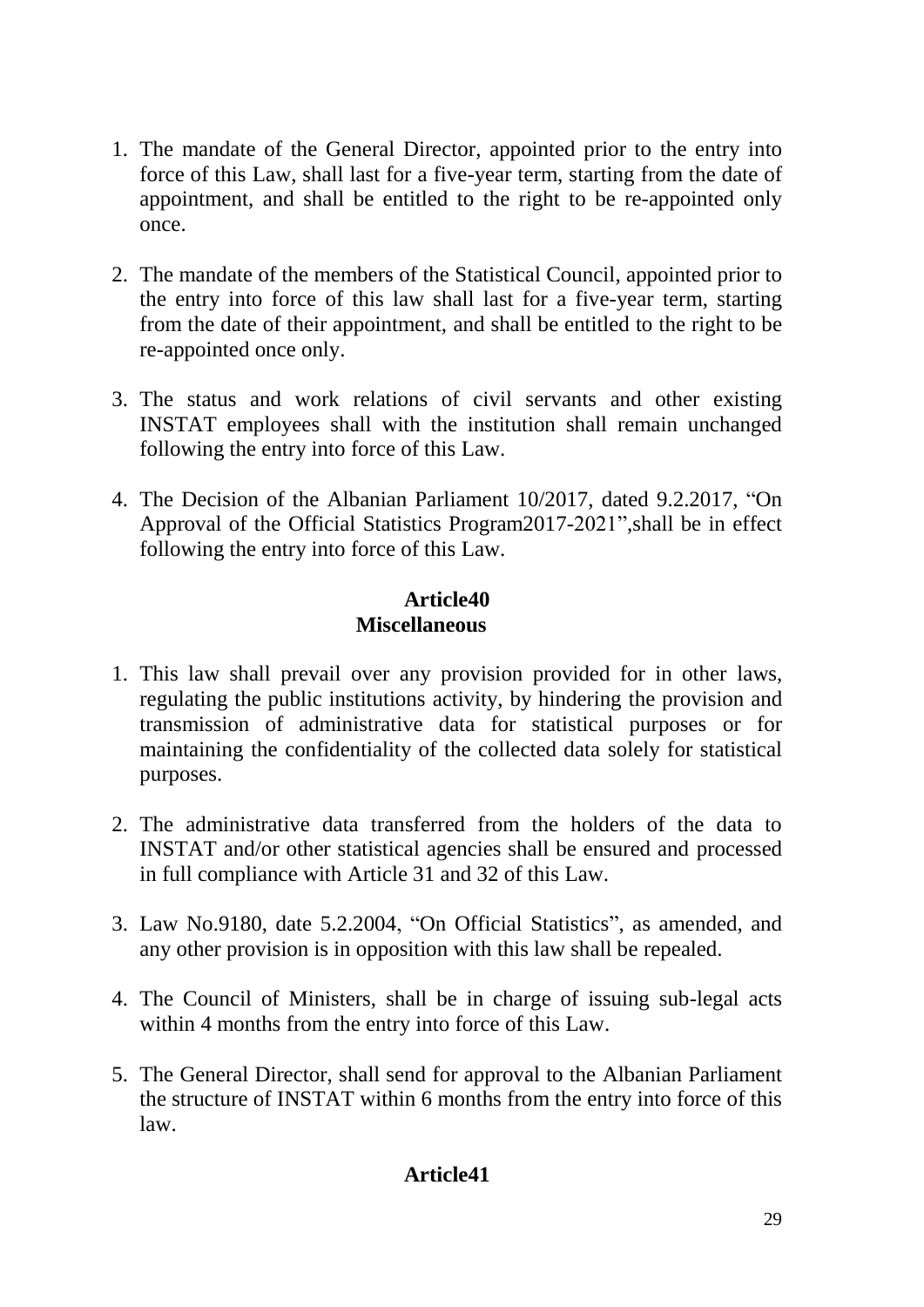



#### REPUBLIKA E SHQIPËRISË **KËSHILLI I MINISTRAVE**

# **1. Demographic and social statistics**

This law shall enter into force 15 days following its publication in the Official Journal.

# **S P E A K E R**

# **GRAMOZ RUÇI**

**Annex 1**

**STATISTICAL FIELDS**